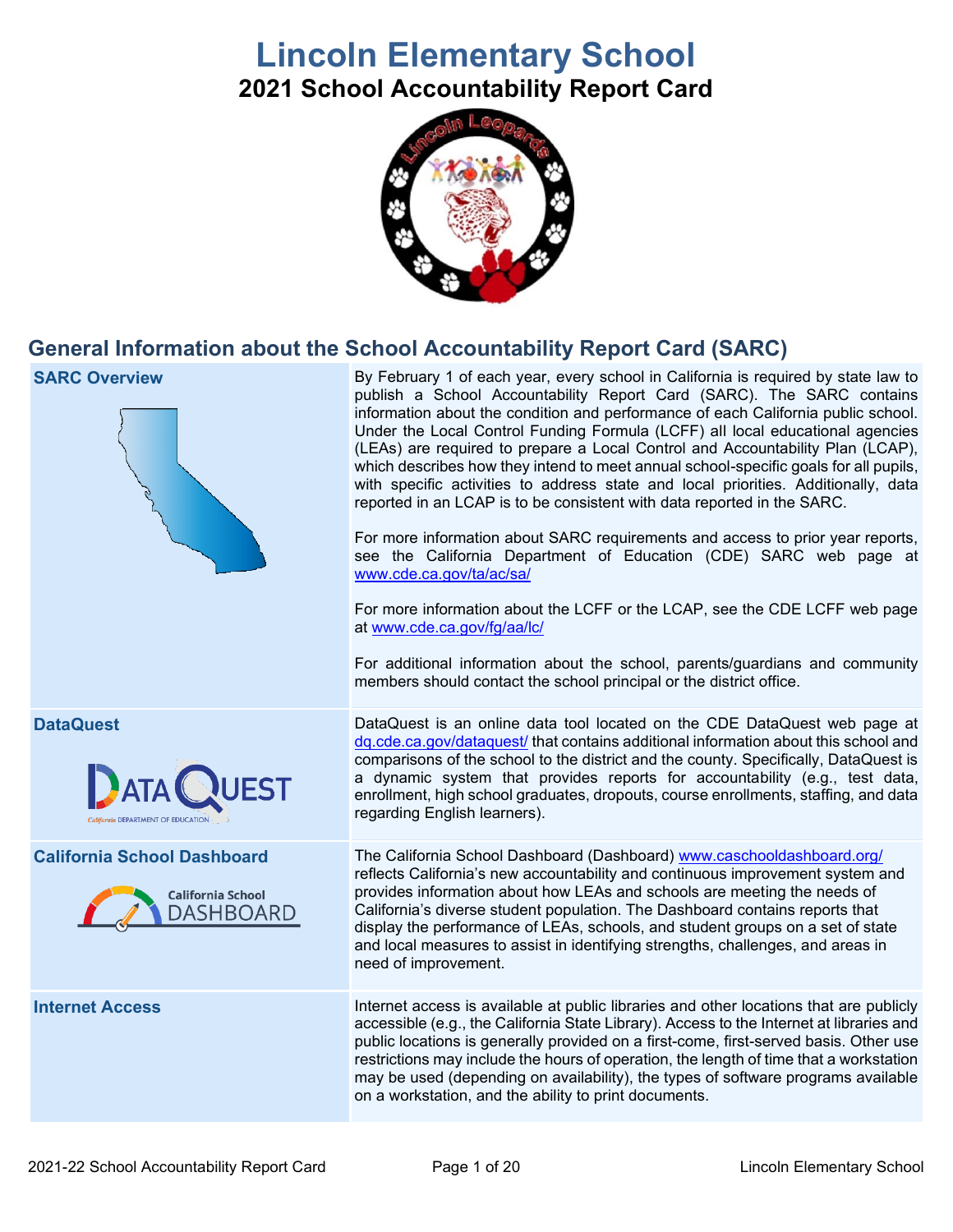# **2021-22 School Contact Information**

| <b>School Name</b>                       | <b>Lincoln Elementary School</b> |
|------------------------------------------|----------------------------------|
| <b>Street</b>                            | 440 North Allyn Avenue           |
| City, State, Zip                         | Ontario                          |
| <b>Phone Number</b>                      | 909-983-9803                     |
| <b>Principal</b>                         | Jessica Perry                    |
| <b>Email Address</b>                     | jessica.perry@omsd.net           |
| <b>School Website</b>                    | https://www.omsd.net/Domain/24   |
| <b>County-District-School (CDS) Code</b> | 0137760                          |

| 2021-22 District Contact Information |                                   |  |  |  |
|--------------------------------------|-----------------------------------|--|--|--|
| <b>District Name</b>                 | Ontario-Montclair School District |  |  |  |
| <b>Phone Number</b>                  | $(909)$ 459-2500                  |  |  |  |
| Superintendent                       | Dr. James Q. Hammond              |  |  |  |
| <b>Email Address</b>                 | info@omsd.net                     |  |  |  |
| <b>District Website Address</b>      | https://www.omsd.net              |  |  |  |

#### **2021-22 School Overview**

Welcome to Lincoln Elementary School, a pre-K to 6th grade school dedicated to providing educational excellence to both General Education and Special Education students. The Lincoln staff is dedicated to meeting our students' personal and academic needs within a safe and collaborative environment so that all are able to reach their full potential. We believe that all students must be given opportunities to express themselves in their own unique way. To this end, teachers strive to create academic rich lesson that incorporate the most up to date research based practices that allow for students to express their learning through many avenues. The Lincoln teachers also conduct regular and ongoing assessments to identify student academic gaps that are impeding individual student learning. Through ongoing analysis of this data, effective interventions are implemented to remedy these learning gaps before they escalate and effect future learning. With these approaches to instruction and intervention, we are preparing our students to be college and career ready.

We believe that all students have the right to fully participate in all school related functions and events. Therefore, we embrace inclusion opportunities wherever possible for our Special Education students and commit to working to find ways to deepen this integration school-wide. The use of technology is also a huge focus at Lincoln in order to prepare our students for the careers and the world they will shape in the future. Every first thru sixth grade student has a computer assigned exclusive to them and our kinder classes have a computer cart that they share. Special communication software tools are provided to our Special Education students to enrich their academic experience.

We hope you will partner with us as your child travels through their educational journey. We have several opportunities for parents to become active participates in their child's education. Back to School Night, Potluck with the Principal, Family Nights, Awards Assemblies, and Parent Conferences are only some of the events we host throughout the year. Please keep a look out for our flyers, join us on Twitter, Instagram and watch as we recognize and applaud your child's many successes. Lincoln Elementary School is a great place to learn and grow!

Sincerely, Jessica Perry, Principal

Our mission at Lincoln Elementary School, a highly diverse, dynamic and uniquely integrated educational community, is to ensure all students a quality education through a commitment to excellence.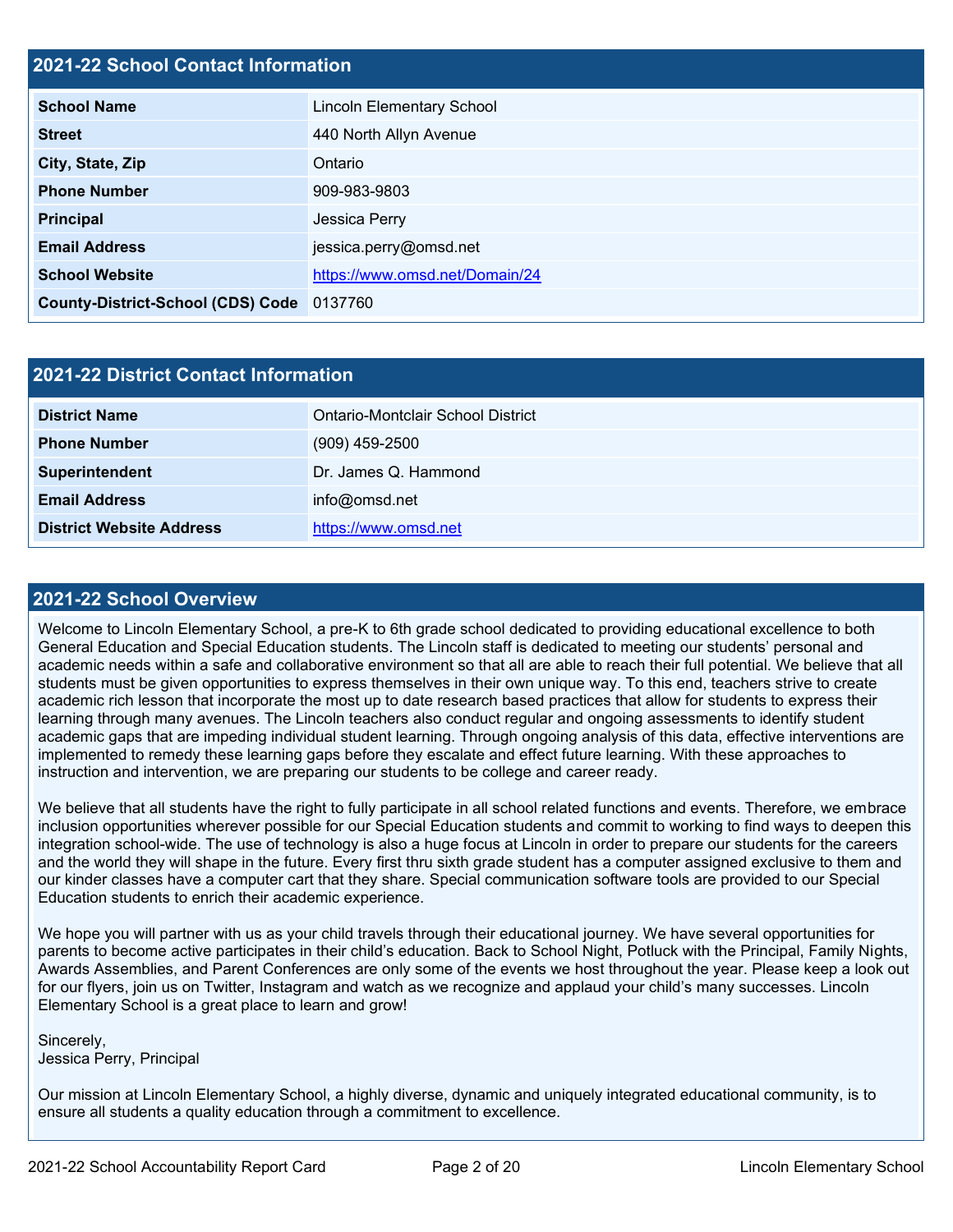#### **2021-22 School Overview**

Lincoln Elementary School, a unique innovative learning environment, serves both general education classes and special education classes from preschool through grade six. Presently, both general and special education students participate in an integrated schedule, where all students interact during breakfast, recess, lunch, assemblies, intervention and instructional "Buddy Class" opportunities. Additionally, Lincoln's integral student body fosters opportunities for our general education students to build understanding, caring and nurturing relationships with our special education students. Simultaneously, it creates opportunities for our special education students to develop positive relationships with their same-aged general education peers.

At Lincoln Elementary we strive to provide the most effective instruction to all students enrolled in our programs. To this end, we have implemented several research-based programs that support ALL students. Each student's individual program is datadriven, with ongoing data collection and analysis. Our data-driven approach, coupled with ongoing collaboration with parents, support staff, support agencies, and classroom staff jointly contribute to the ultimate goal we have for all students, which is to be as independent and successful as possible within the larger community, as well as to excel in higher levels of education.

# **About this School**

**A. Conditions of Learning State Priority: Basic**

The SARC provides the following information relevant to the State priority: Basic (Priority 1):

- Degree to which teachers are appropriately assigned and fully credentialed in the subject area and for the pupils they are teaching;
- Pupils have access to standards-aligned instructional materials; and
- School facilities are maintained in good repair

Note: For more information refer to the Updated Teacher Equity Definitions web page at<https://www.cde.ca.gov/pd/ee/teacherequitydefinitions.asp>

| 2019-20 Teacher Preparation and Placement |  |  |  |  |
|-------------------------------------------|--|--|--|--|
| 2019-20                                   |  |  |  |  |
|                                           |  |  |  |  |
|                                           |  |  |  |  |
|                                           |  |  |  |  |
|                                           |  |  |  |  |
|                                           |  |  |  |  |
|                                           |  |  |  |  |
|                                           |  |  |  |  |

Note: The data in this table is based on Full Time Equivalent (FTE) status. One FTE equals one staff member working full time; one FTE could also represent two staff members who each work 50 percent of full time. Additionally, an assignment is defined as a position that an educator is assigned to based on setting, subject, and grade level. An authorization is defined as the services that an educator is authorized to provide to students.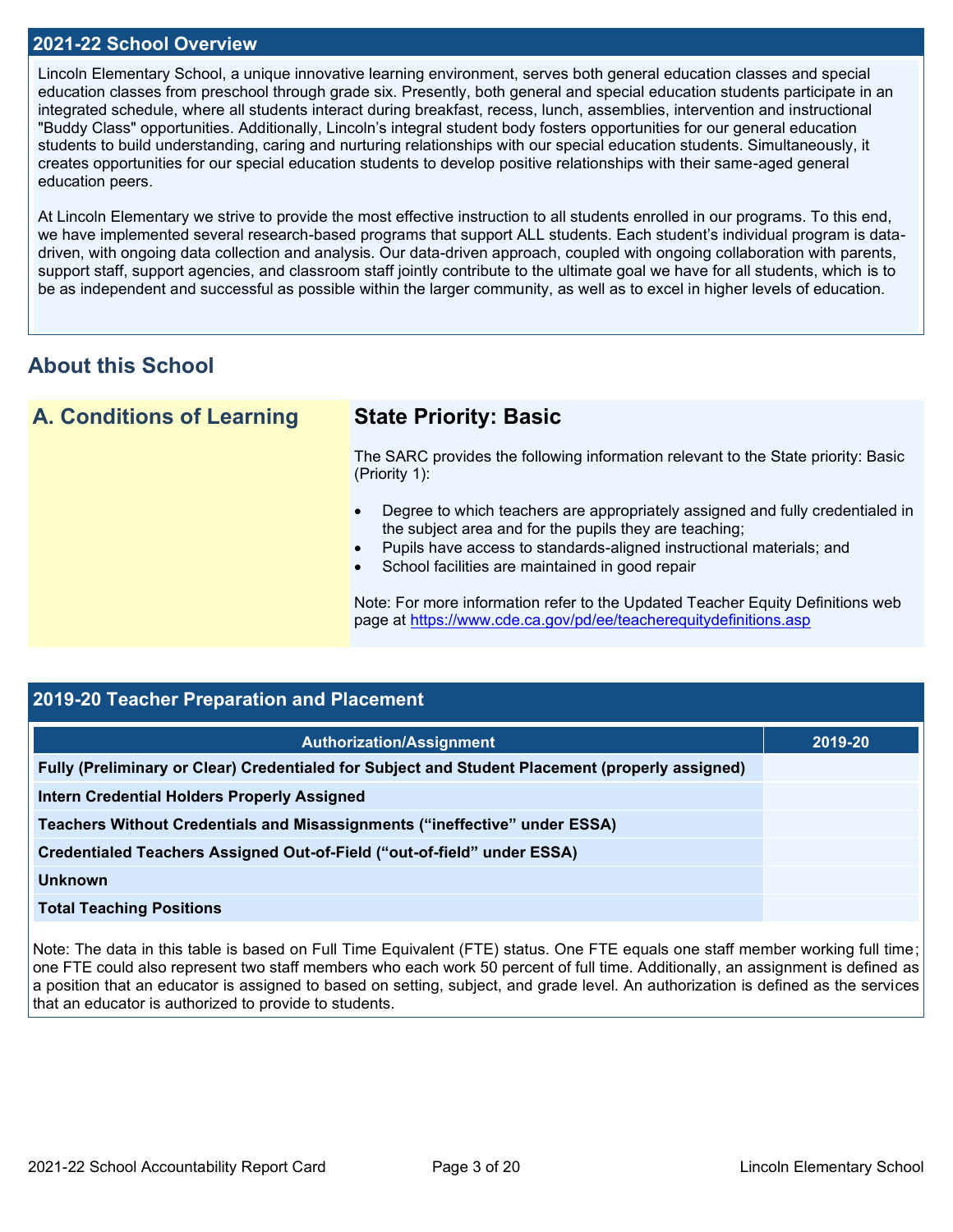# **2019-20 Teachers Without Credentials and Misassignments (considered "ineffective" under ESSA)**

| <b>Authorization/Assignment</b>                              | 2019-20 |
|--------------------------------------------------------------|---------|
| <b>Permits and Waivers</b>                                   |         |
| <b>Misassignments</b>                                        |         |
| <b>Vacant Positions</b>                                      |         |
| <b>Total Teachers Without Credentials and Misassignments</b> |         |

# **2019-20 Credentialed Teachers Assigned Out-of-Field (considered "out-of-field" under ESSA)**

| <b>Indicator</b>                                       | 2019-20 |
|--------------------------------------------------------|---------|
| Credentialed Teachers Authorized on a Permit or Waiver |         |
| <b>Local Assignment Options</b>                        |         |
| <b>Total Out-of-Field Teachers</b>                     |         |

# **2019-20 Class Assignments**

| Indicator                                                                                                                                           | 2019-20 |
|-----------------------------------------------------------------------------------------------------------------------------------------------------|---------|
| <b>Misassignments for English Learners</b><br>(a percentage of all the classes with English learners taught by teachers that are misassigned)       |         |
| No credential, permit or authorization to teach<br>(a percentage of all the classes taught by teachers with no record of an authorization to teach) |         |

# **2021-22 Quality, Currency, Availability of Textbooks and Other Instructional Materials**

| Year and month in which the data were collected |                                                                                                                                                                                                                                                                                                                                                                                                                                                                                      | August 2019                                                    |                                                                                           |       |  |
|-------------------------------------------------|--------------------------------------------------------------------------------------------------------------------------------------------------------------------------------------------------------------------------------------------------------------------------------------------------------------------------------------------------------------------------------------------------------------------------------------------------------------------------------------|----------------------------------------------------------------|-------------------------------------------------------------------------------------------|-------|--|
| <b>Subject</b>                                  | Textbooks and Other Instructional Materials/year of<br><b>Adoption</b>                                                                                                                                                                                                                                                                                                                                                                                                               | <b>From</b><br><b>Most</b><br><b>Recent</b><br><b>Adoption</b> | <b>Percent</b><br><b>Students</b><br><b>Lacking Own</b><br><b>Assigned</b><br><b>Copy</b> |       |  |
| <b>Reading/Language Arts</b>                    | TK Big Day (Houghton-Mifflin-Harcourt) - Adopted 2016<br>K-6 Wonders (McGraw-Hill) - Adopted 2016                                                                                                                                                                                                                                                                                                                                                                                    | <b>Yes</b>                                                     | $0\%$                                                                                     |       |  |
| <b>Mathematics</b>                              | TK-8 - Eureka Math (Great Minds)- Adopted 2015* and then<br>in 2018* for Dual Immersion program.<br>K-8 mathematics materials were selected by OMSD<br>stakeholders to adopt due to the level of rigor of the program<br>and a strong alignment with the California State Standards.<br>*TK mathematics materials are from the most recent local<br>adoption.<br>Integrated Math, High School Credit Course, Houghton Mifflin<br>Harcourt, Integrated Math I, 2015 adopted May, 2020 |                                                                | No.                                                                                       | $0\%$ |  |
| <b>Science</b>                                  | TK- Big Day Houghton-Mifflin- Adopted 2016                                                                                                                                                                                                                                                                                                                                                                                                                                           | Yes                                                            | $0\%$                                                                                     |       |  |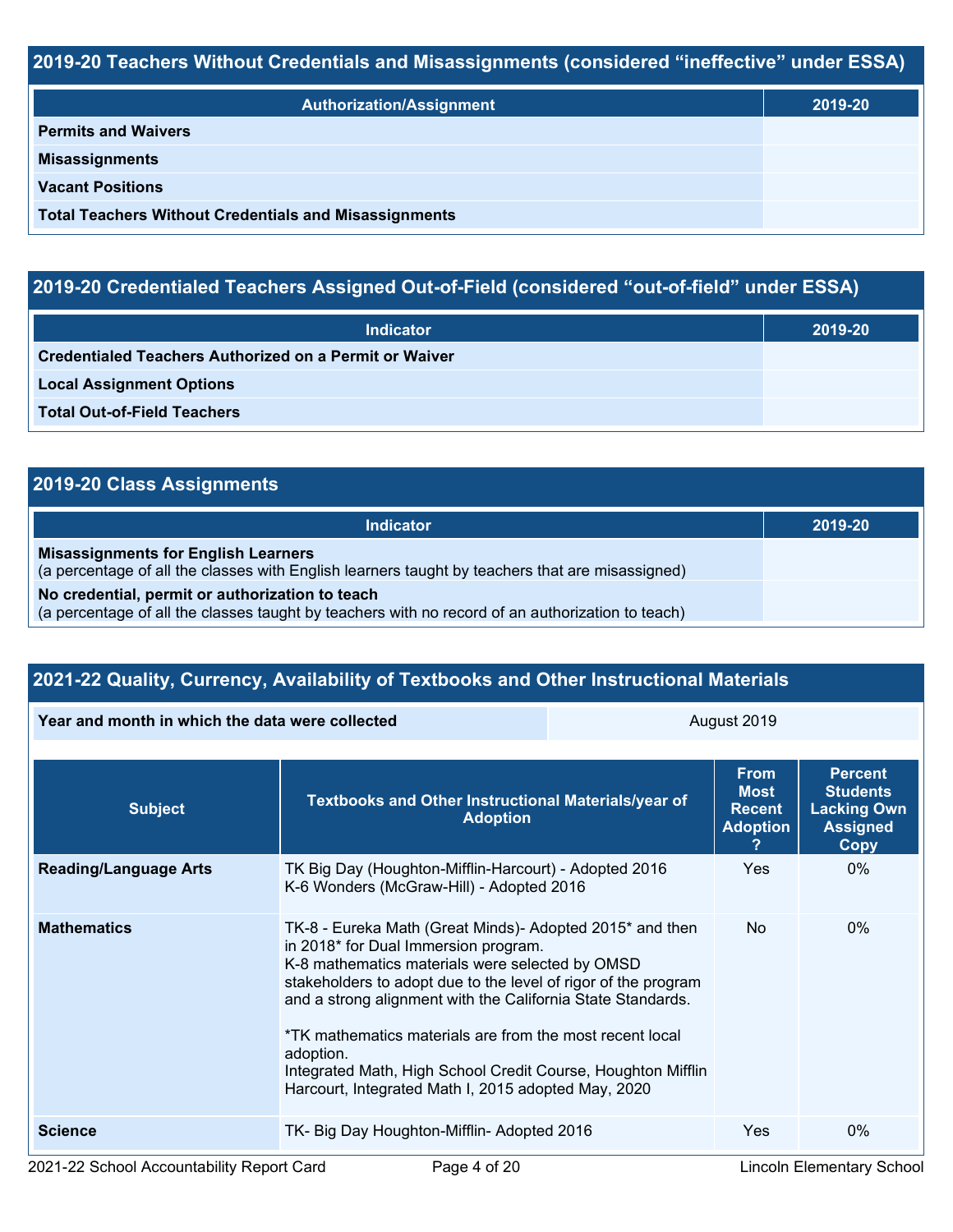|                                   | K-5 California Inspire Science (McGraw Hill) - Adopted 2019<br>6-8 California Inspire Science-Preferred Integrated (McGraw<br>Hill) - Adopted 2019                                                                                                                                                                                                                                                       |     |    |
|-----------------------------------|----------------------------------------------------------------------------------------------------------------------------------------------------------------------------------------------------------------------------------------------------------------------------------------------------------------------------------------------------------------------------------------------------------|-----|----|
| <b>History-Social Science</b>     | TK Big Day (Houghton-Mifflin-Harcourt) - Adopted 2016<br>K-5 California Vistas (Macmillan/McGraw-Hill) - Adopted<br>2006*<br>6-8 My World Interactive (Pearson) - Adopted 2018<br>*K-5 History/Social Science materials are not from the most<br>recent state adoption; however, the district has determined<br>through local review that the materials are still aligned to<br>current state standards. | Yes | 0% |
| <b>Foreign Language</b>           | *Spanish II S, High School Credit Course, Vista, Imagina, 4th<br>Edition, adopted May 2020 - *Not from the most recent state<br>adoption.<br>Spanish for Native Speakers, McDougal Littel, Tu Mundo,<br>2008, adopted July 2008<br>Beginning Spanish, Prentice Hall, Realidades, 2008, adopted<br><b>July 2008</b>                                                                                       | Yes | 0% |
| <b>Health</b>                     | K-8 Focus on You (Charles Merrill Publishing) - Adopted<br>1984                                                                                                                                                                                                                                                                                                                                          | No  | 0% |
| <b>Visual and Performing Arts</b> | TK-6 Theatre Arts Connection (SRA/McGraw-Hill) - Adopted<br>2008<br>TK-6 Art Connection (SRA/McGraw-Hill) - Adopted 2008<br>TK-8 CA Spotlight on Music (McGraw-Hill) - Adopted 2008<br>6-8 Middle School Art Series (McGraw-Hill) - Adopted 2008                                                                                                                                                         | Yes | 0% |

### **School Facility Conditions and Planned Improvements**

Lincoln Elementary School has adequate classroom, staff, and ancillary spaces. Lincoln Elementary School has 22 classrooms, front office, library and cafeteria in the main building and 15 portable classrooms. The main campus was built in 1976 and was known as a developmental center. In 1982, general education classes were added and the name was changed to Lincoln. The portable classrooms were constructed started in 1982 and the last ones were in 2000 due to adding 1st - 6th grades and increased enrollment.

To promote safety, Lincoln Elementary School is a closed campus; gates are closed during the school day and visitors must enter through the main office to sign in at front desk prior to entering school premises. Visitors must present their California ID badges and staff must present their district badge through our RAPTOR system. Signage has been placed at all gates directing visitors to check in at the office. All staff members have been provided with district ID badges. Ontario Elementary School offers student supervision before school, during school and after school. Supervision in the mornings is done by administrative team, support team, and noon aides. Recess duty supervision is offered by teachers, and noon aides. Adult noon aides supervise lunch and lunch recess. After school supervision is offered by administration team, support staff as well as teachers.

Ontario-Montclair School District maintenance staff ensures that the repairs necessary to keep the school in good repair and working order are completed in a timely manner. A work order process is used to ensure efficient service and that emergency repairs are given the highest priority. The Ontario-Montclair School District takes great efforts to ensure that all schools are clean, safe, and functional. To assist in this effort, the Ontario-Montclair School District uses a facility survey instrument developed by the State of California OPSC. The results of this survey are available at the school office or Ontario-Montclair School District office. The LEA governing board has adopted cleaning standards for all schools in the Ontario-Montclair School District. A summary of these standards is available at the school office or at the Ontario-Montclair School District office. The principal works daily with the custodial staff to develop cleaning schedules to ensure a clean and safe school.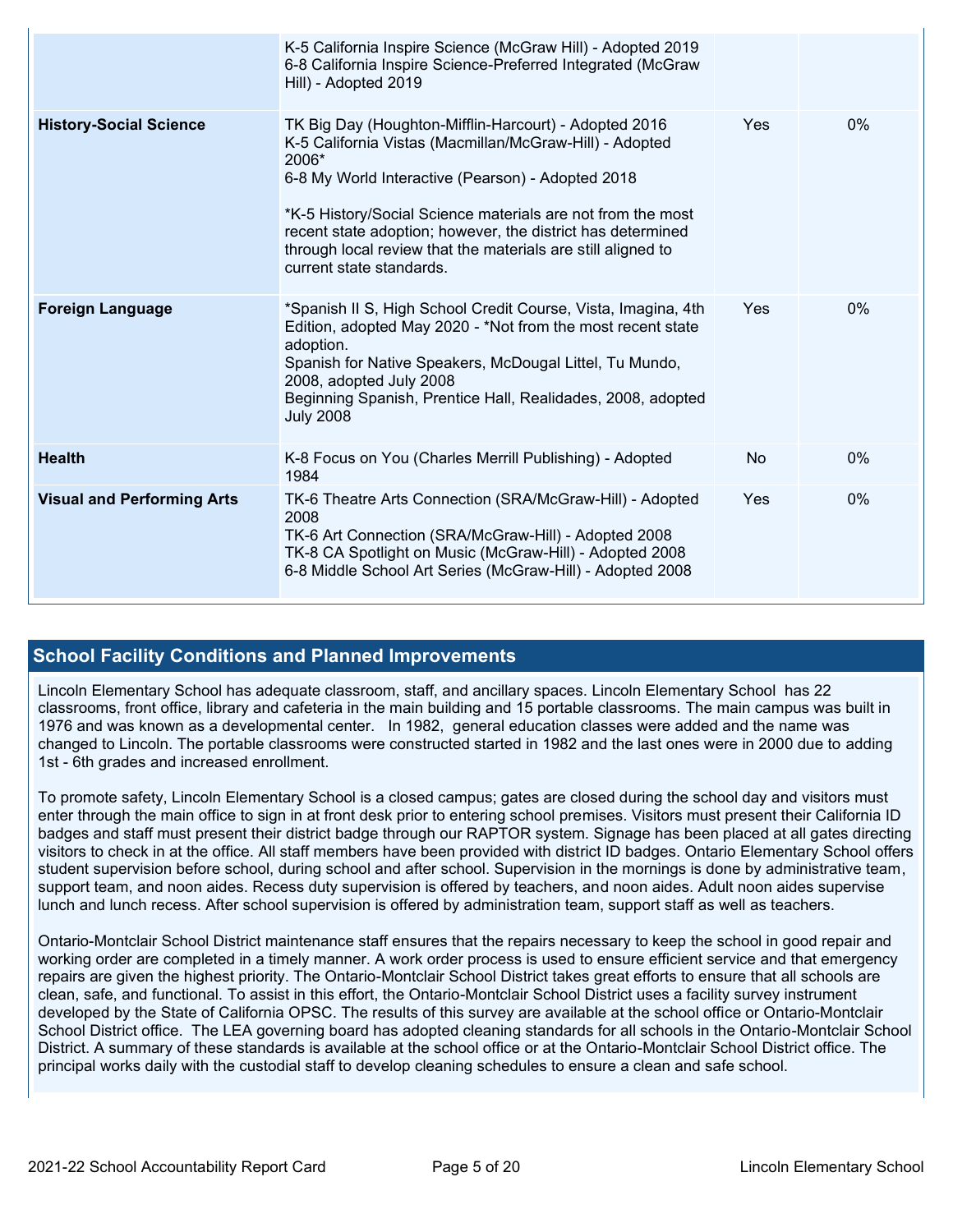# **School Facility Conditions and Planned Improvements**

OMSD participates in the state's School Deferred Maintenance Program, which provides state matching funds in order to assist schools with the expenditures for major repairs and upgrades. Typically, this includes the following: roofing, plumbing, heating, air conditioning, electrical systems, interior or exterior painting, floor, and carpeting. Each year the district matches the required allotment set by the state in order to participate in the deferred maintenance program.

Lincoln Elementary School is a Williams school. On an annual basis, the San Bernardino County Superintendent of Schools conducts Williams visits to monitored school sites to evaluate sufficiency of instructional materials and to ensure that school site facilities are in good repair. At the time of publishing, a facilities inspection had not been conducted for the 2020-21 and an inspection for the 2021-22 school year is pending.

#### **Year and month of the most recent FIT report** 10-23-2019 10-23-2019

| <b>System Inspected</b>                                                       | <b>Rate</b><br>Good       | <b>Rate</b><br>Fair | Rate<br>Poor | <b>Repair Needed and Action Taken or Planned</b>                                                                                                                                                      |
|-------------------------------------------------------------------------------|---------------------------|---------------------|--------------|-------------------------------------------------------------------------------------------------------------------------------------------------------------------------------------------------------|
| <b>Systems:</b><br>Gas Leaks, Mechanical/HVAC, Sewer                          | $\sf X$                   |                     |              |                                                                                                                                                                                                       |
| Interior:<br><b>Interior Surfaces</b>                                         | $\sf X$                   |                     |              | Repair torn wallpaper in hallway west of kitchen<br>on west side of hallway (repaired on 12-18-2019)<br>Floor title needs to be removed or replaced in<br>pool chemical storage room (completed 2020) |
| <b>Cleanliness:</b><br>Overall Cleanliness, Pest/Vermin Infestation           | $\sf X$                   |                     |              | Do not block ladder access and ensure electrical<br>panels have 360" clearance (remedied at the<br>time of inspection)<br>Room and water heater need to be cleaned<br>(completed 10-28-2019)          |
| <b>Electrical</b>                                                             | $\sf X$                   |                     |              | Install blank plate at east door above trash can<br>(completed on 10-30-2019)<br>Replace end cap on 5400 raceway on south wall<br>(completed on 10-28-2019)                                           |
| <b>Restrooms/Fountains:</b><br>Restrooms, Sinks/ Fountains                    | $\boldsymbol{\mathsf{X}}$ |                     |              |                                                                                                                                                                                                       |
| Safety:<br>Fire Safety, Hazardous Materials                                   | $\sf X$                   |                     |              | Check/repair exit sign in entrance to hallway east<br>of motor area (completed on 10-28-2019).                                                                                                        |
| <b>Structural:</b><br>Structural Damage, Roofs                                | $\sf X$                   |                     |              |                                                                                                                                                                                                       |
| <b>External:</b><br>Playground/School Grounds, Windows/<br>Doors/Gates/Fences | X                         |                     |              |                                                                                                                                                                                                       |

| <b>Overall Facility Rate</b> |      |      |      |
|------------------------------|------|------|------|
| <b>Exemplary</b>             | Good | Fair | Poor |
|                              |      |      |      |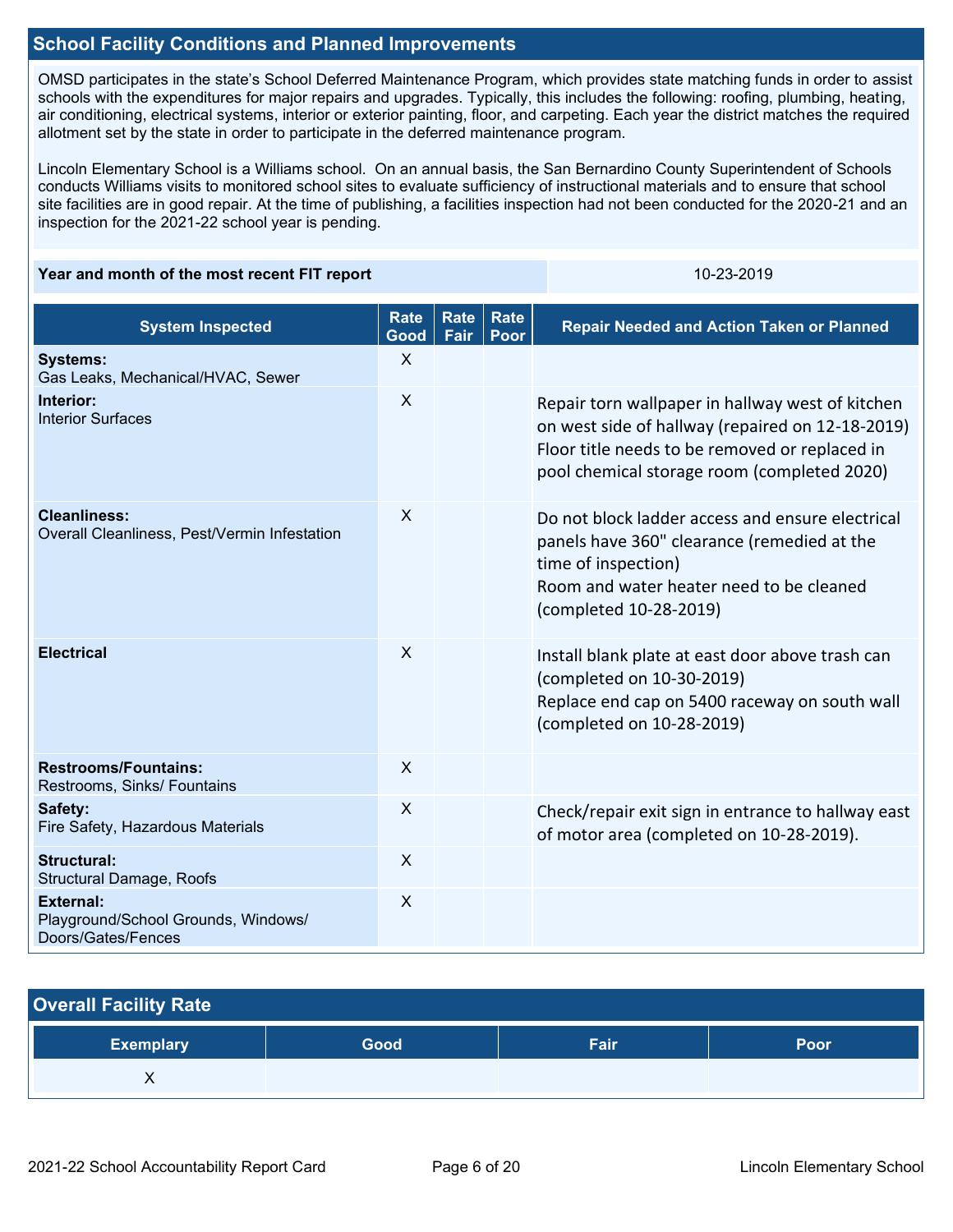# **B. Pupil Outcomes State Priority: Pupil Achievement**

The SARC provides the following information relevant to the State priority: Pupil Achievement (Priority 4):

#### **Statewide Assessments**

(i.e., California Assessment of Student Performance and Progress [CAASPP] System includes the Smarter Balanced Summative Assessments for students in the general education population and the California Alternate Assessments [CAAs] for English language arts/literacy [ELA] and mathematics given in grades three through eight and grade eleven. Only eligible students may participate in the administration of the CAAs. CAAs items are aligned with alternate achievement standards, which are linked with the Common Core State Standards [CCSS] for students with the most significant cognitive disabilities).

The CAASPP System encompasses the following assessments and student participation requirements:

- 1. **Smarter Balanced Summative Assessments and CAAs for ELA** in grades three through eight and grade eleven.
- 2. **Smarter Balanced Summative Assessments and CAAs for mathematics** in grades three through eight and grade eleven.
- 3. **California Science Test (CAST) and CAAs for Science** in grades five, eight, and once in high school (i.e., grade ten, eleven, or twelve).

#### **SARC Reporting in the 2020-2021 School Year Only**

Where the most viable option, LEAs were required to administer the statewide summative assessment in ELA and mathematics. Where a statewide summative assessment was not the most viable option for the LEA (or for one or more gradelevel[s] within the LEA) due to the pandemic, LEAs were allowed to report results from a different assessment that met the criteria established by the State Board of Education (SBE) on March 16, 2021. The assessments were required to be:

- Aligned with CA CCSS for ELA and mathematics;
- Available to students in grades 3 through 8, and grade 11; and
- Uniformly administered across a grade, grade span, school, or district to all eligible students.

#### **Options**

Note that the CAAs could only be administered in-person following health and safety requirements. If it was not viable for the LEA to administer the CAAs in person with health and safety guidelines in place, the LEA was directed to not administer the tests. There were no other assessment options available for the CAAs. Schools administered the Smarter Balanced Summative Assessments for ELA and mathematics, other assessments that meet the SBE criteria, or a combination of both, and they could only choose one of the following:

- Smarter Balanced ELA and mathematics summative assessments;
- Other assessments meeting the SBE criteria; or
- Combination of Smarter Balanced ELA and mathematics summative assessments and other assessments.

The percentage of students who have successfully completed courses that satisfy the requirements for entrance to the University of California and the California State University, or career technical education sequences or programs of study.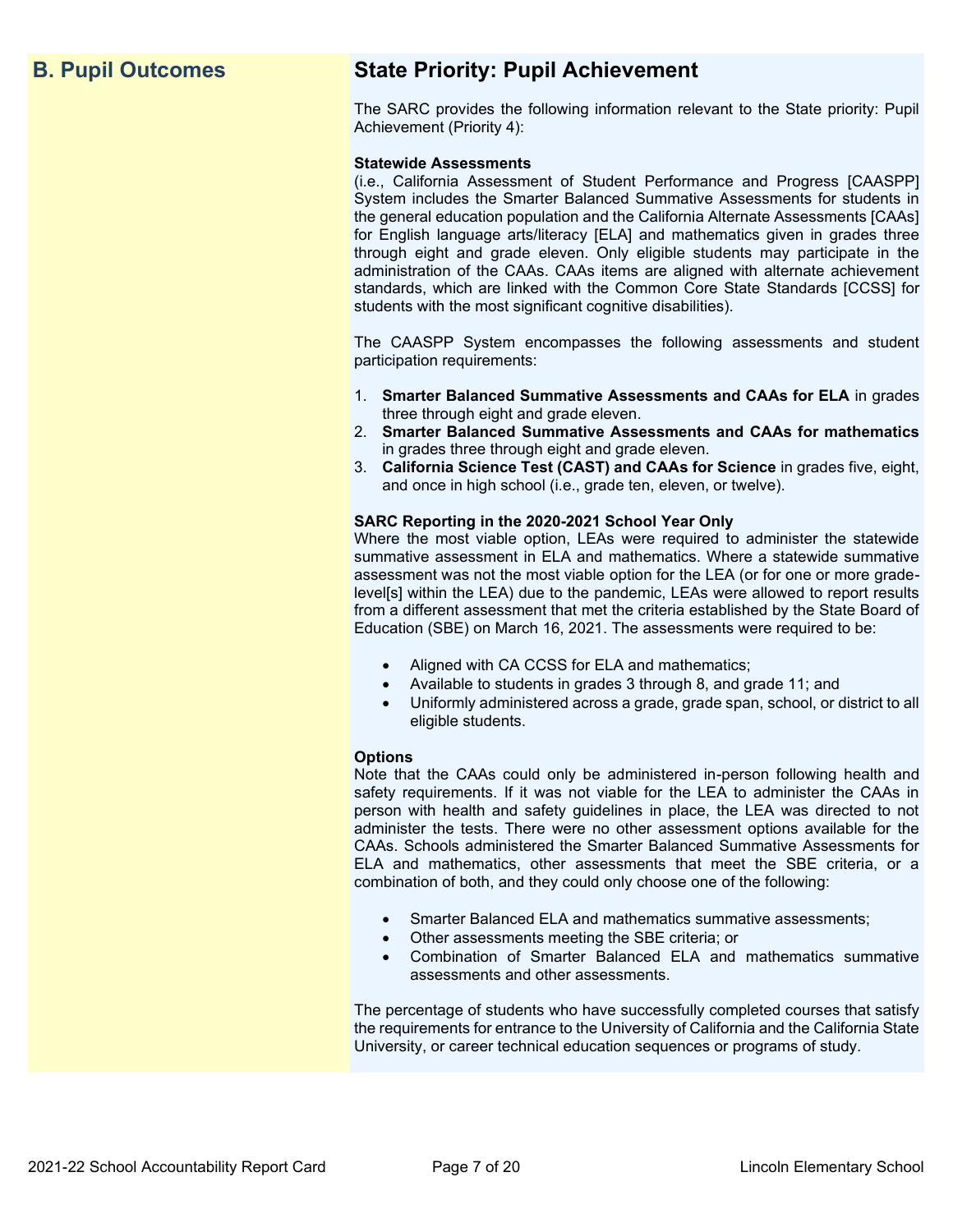#### **Percentage of Students Meeting or Exceeding the State Standard on CAASPP**

This table displays CAASPP test results in ELA and mathematics for all students grades three through eight and grade eleven taking and completing a state-administered assessment.

The 2019-2020 data cells with N/A values indicate that the 2019-2020 data are not available due to the COVID-19 pandemic and resulting summative test suspension. The Executive Order N-30-20 was issued which waived the assessment, accountability, and reporting requirements for the 2019-2020 school year.

The 2020-2021 data cells have N/A values because these data are not comparable to other year data due to the COVID-19 pandemic during the 2020-2021 school year. Where the CAASPP assessments in ELA and/or mathematics is not the most viable option, the LEAs were allowed to administer local assessments. Therefore, the 2020-2021 data between school years for the school, district, state are not an accurate comparison. As such, it is inappropriate to compare results of the 2020-2021 school year to other school years.

| <b>Subject</b>                                                       | <b>School</b><br>2019-20 | <b>School</b><br>2020-21 | <b>District</b><br>2019-20 | <b>District</b><br>2020-21 | <b>State</b><br>2019-20 | <b>State</b><br>2020-21 |
|----------------------------------------------------------------------|--------------------------|--------------------------|----------------------------|----------------------------|-------------------------|-------------------------|
| <b>English Language Arts/Literacy</b><br>$\left($ grades 3-8 and 11) | N/A                      | N/A                      | N/A                        | N/A                        | N/A                     | N/A                     |
| <b>Mathematics</b><br>$(grades 3-8 and 11)$                          | N/A                      | N/A                      | N/A                        | N/A                        | N/A                     | N/A                     |

## **2020-21 CAASPP Test Results in ELA by Student Group**

This table displays CAASPP test results in ELA by student group for students grades three through eight and grade eleven taking and completing a state-administered assessment. The CDE will populate this table for schools in cases where the school administered the CAASPP assessment. In cases where the school administered a local assessment instead of CAASPP, the CDE will populate this table with "NT" values, meaning this school did not test students using the CAASPP. See the local assessment(s) table for more information.

| <b>CAASPP</b><br><b>Student Groups</b> | <b>CAASPP</b><br><b>Total</b><br><b>Enrollment</b> | <b>CAASPP</b><br><b>Number</b><br><b>Tested</b> | <b>CAASPP</b><br><b>Percent</b><br><b>Tested</b> | <b>CAASPP</b><br><b>Percent</b><br><b>Not Tested</b> | <b>CAASPP</b><br><b>Percent</b><br><b>Met or</b><br><b>Exceeded</b> |
|----------------------------------------|----------------------------------------------------|-------------------------------------------------|--------------------------------------------------|------------------------------------------------------|---------------------------------------------------------------------|
| <b>All Students</b>                    |                                                    |                                                 |                                                  |                                                      |                                                                     |
| <b>Female</b>                          |                                                    |                                                 |                                                  |                                                      |                                                                     |
| <b>Male</b>                            |                                                    |                                                 |                                                  |                                                      |                                                                     |
| American Indian or Alaska Native       |                                                    |                                                 |                                                  |                                                      |                                                                     |
| <b>Asian</b>                           |                                                    |                                                 |                                                  |                                                      |                                                                     |
| <b>Black or African American</b>       |                                                    |                                                 |                                                  |                                                      |                                                                     |
| <b>Filipino</b>                        |                                                    |                                                 |                                                  |                                                      |                                                                     |
| <b>Hispanic or Latino</b>              |                                                    |                                                 |                                                  |                                                      |                                                                     |
| Native Hawaiian or Pacific Islander    |                                                    |                                                 |                                                  |                                                      |                                                                     |
| <b>Two or More Races</b>               |                                                    |                                                 |                                                  |                                                      |                                                                     |
| <b>White</b>                           |                                                    |                                                 |                                                  |                                                      |                                                                     |
| <b>English Learners</b>                |                                                    |                                                 |                                                  |                                                      |                                                                     |
| <b>Foster Youth</b>                    |                                                    |                                                 |                                                  |                                                      |                                                                     |
| <b>Homeless</b>                        |                                                    |                                                 |                                                  |                                                      |                                                                     |
| <b>Military</b>                        |                                                    |                                                 |                                                  |                                                      |                                                                     |
| <b>Socioeconomically Disadvantaged</b> |                                                    |                                                 |                                                  |                                                      |                                                                     |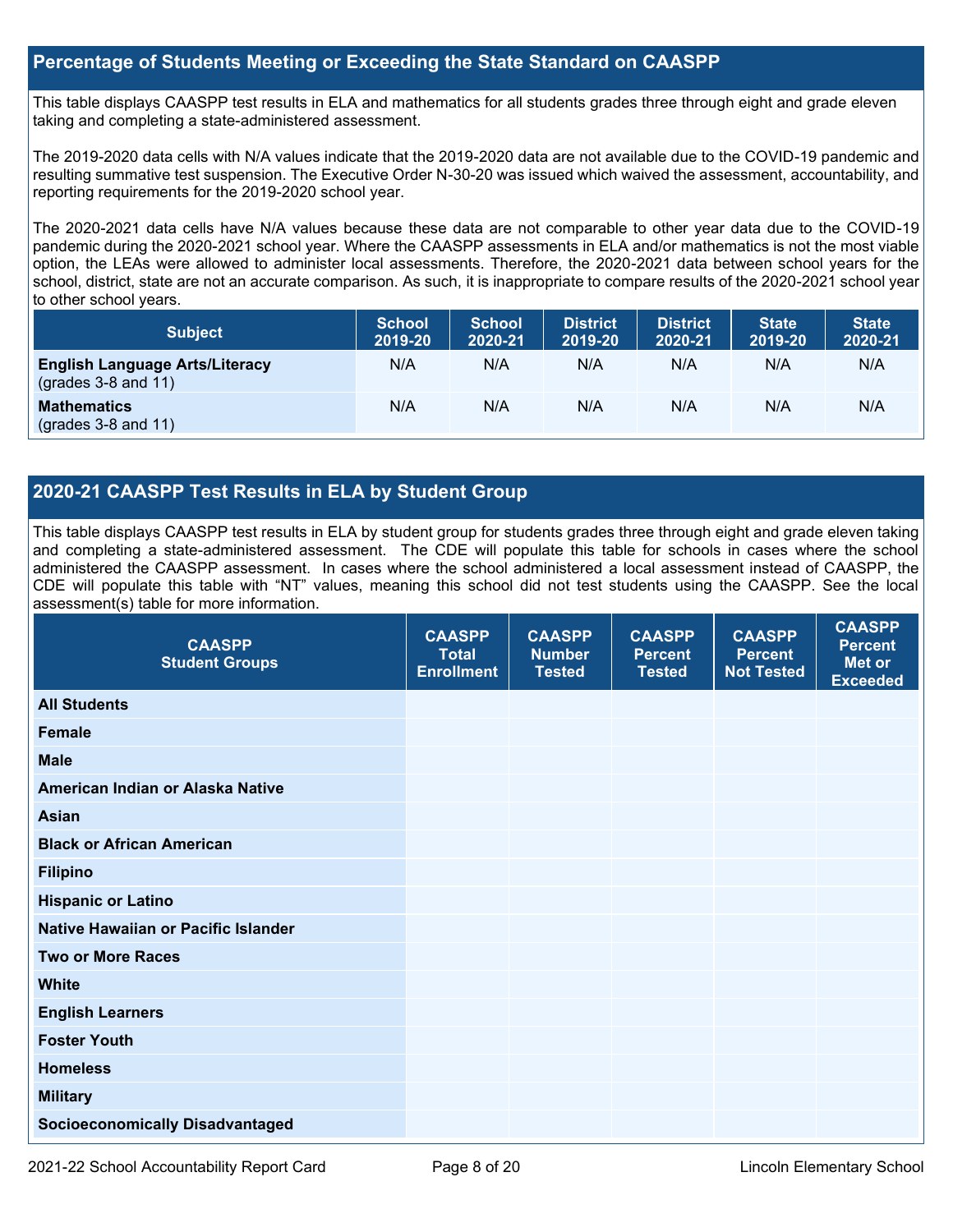**Students with Disabilities** 

# **2020-21 CAASPP Test Results in Math by Student Group**

This table displays CAASPP test results in Math by student group for students grades three through eight and grade eleven taking and completing a state-administered assessment. The CDE will populate this table for schools in cases where the school administered the CAASPP assessment. In cases where the school administered a local assessment instead of CAASPP, the CDE will populate this table with "NT" values, meaning this school did not test students using the CAASPP. See the local assessment(s) table for more information.

| <b>CAASPP</b><br><b>Student Groups</b>               | <b>CAASPP</b><br><b>Total</b><br><b>Enrollment</b> | <b>CAASPP</b><br><b>Number</b><br><b>Tested</b> | <b>CAASPP</b><br><b>Percent</b><br><b>Tested</b> | <b>CAASPP</b><br><b>Percent</b><br><b>Not Tested</b> | <b>CAASPP</b><br><b>Percent</b><br><b>Met or</b><br><b>Exceeded</b> |
|------------------------------------------------------|----------------------------------------------------|-------------------------------------------------|--------------------------------------------------|------------------------------------------------------|---------------------------------------------------------------------|
| <b>All Students</b>                                  |                                                    |                                                 |                                                  |                                                      |                                                                     |
| <b>Female</b>                                        |                                                    |                                                 |                                                  |                                                      |                                                                     |
| <b>Male</b>                                          |                                                    |                                                 |                                                  |                                                      |                                                                     |
| American Indian or Alaska Native                     |                                                    |                                                 |                                                  |                                                      |                                                                     |
| <b>Asian</b>                                         |                                                    |                                                 |                                                  |                                                      |                                                                     |
| <b>Black or African American</b>                     |                                                    |                                                 |                                                  |                                                      |                                                                     |
| <b>Filipino</b>                                      |                                                    |                                                 |                                                  |                                                      |                                                                     |
| <b>Hispanic or Latino</b>                            |                                                    |                                                 |                                                  |                                                      |                                                                     |
| Native Hawaiian or Pacific Islander                  |                                                    |                                                 |                                                  |                                                      |                                                                     |
| <b>Two or More Races</b>                             |                                                    |                                                 |                                                  |                                                      |                                                                     |
| <b>White</b>                                         |                                                    |                                                 |                                                  |                                                      |                                                                     |
| <b>English Learners</b>                              |                                                    |                                                 |                                                  |                                                      |                                                                     |
| <b>Foster Youth</b>                                  |                                                    |                                                 |                                                  |                                                      |                                                                     |
| <b>Homeless</b>                                      |                                                    |                                                 |                                                  |                                                      |                                                                     |
| <b>Military</b>                                      |                                                    |                                                 |                                                  |                                                      |                                                                     |
| <b>Socioeconomically Disadvantaged</b>               |                                                    |                                                 |                                                  |                                                      |                                                                     |
| <b>Students Receiving Migrant Education Services</b> |                                                    |                                                 |                                                  |                                                      |                                                                     |
| <b>Students with Disabilities</b>                    |                                                    |                                                 |                                                  |                                                      |                                                                     |

# **2020-21 Local Assessment Test Results in ELA by Student Group**

This table displays Local Assessment test results in ELA by student group for students grades three through eight and grade eleven. LEAs/schools will populate this table for schools in cases where the school administered a local assessment. In cases where the school administered the CAASPP assessment, LEAs/schools will populate this table with "N/A" values in all cells, meaning this table is Not Applicable for this school.

| <b>IREADY</b><br><b>Student Groups</b> | <b>IREADY</b><br><b>Total</b><br><b>Enrollment</b> | <b>IREADY</b><br><b>Number</b><br>Tested | <b><i>IREADY</i></b><br><b>Percent</b><br>Tested | <b>IREADY</b><br>Percent<br><b>Not Tested</b> | <b>IREADY</b><br><b>Percent</b><br><b>At or Above</b><br><b>Grade Level</b> |
|----------------------------------------|----------------------------------------------------|------------------------------------------|--------------------------------------------------|-----------------------------------------------|-----------------------------------------------------------------------------|
| <b>All Students</b>                    | 253                                                | 251                                      | 99.19%                                           | 0.79%                                         | 30.04%                                                                      |
| <b>Female</b>                          | 130                                                | 130                                      | 100.00%                                          | $0.00\%$                                      | 30.77%                                                                      |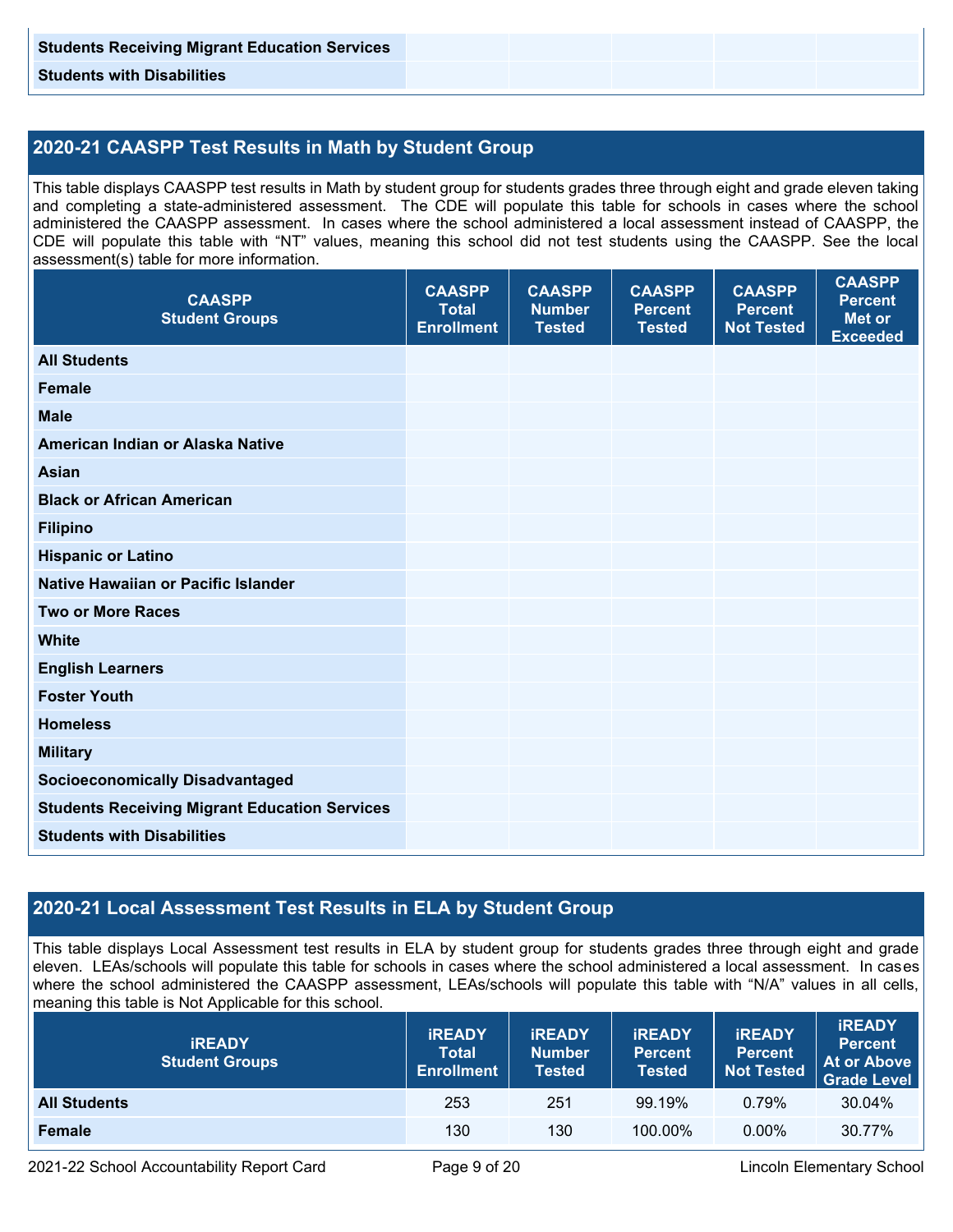| <b>Male</b>                                                                                | 123         | 121            | 98.37%   | 1.63%        | 29.27%   |
|--------------------------------------------------------------------------------------------|-------------|----------------|----------|--------------|----------|
| American Indian or Alaska Native                                                           | 0           | $\mathbf 0$    | $0.00\%$ | 0.00%        | $0.00\%$ |
| Asian                                                                                      | $\mathbf 1$ | 1              | 100.00%  | 0.00%        | 0.00%    |
| <b>Black or African American</b>                                                           | 8           | 8              | 100.00%  | 0.00%        | $0.00\%$ |
| <b>Filipino</b>                                                                            | $\mathbf 1$ | 1              | 100.00%  | 0.00%        | 0.00%    |
| <b>Hispanic or Latino</b>                                                                  | 239         | 237            | 99.16%   | 0.84%        | 26.78%   |
| Native Hawaiian or Pacific Islander                                                        | 0           | $\pmb{0}$      | $0.00\%$ | $0.00\%$     |          |
| <b>Two or More Races</b>                                                                   | 0           | $\mathbf 0$    | 0        | $\mathbf 0$  |          |
| White                                                                                      | 4           | $\overline{4}$ | 100.00%  | 0.00%        | NA       |
| <b>English Learners</b>                                                                    | 74          | 73             | 98.65%   | 1.35%        | $0.00\%$ |
| <b>Foster Youth</b>                                                                        | 0           | $\mathbf 0$    | $0.00\%$ | 0.00%        |          |
| <b>Homeless</b>                                                                            | 33          | 32             | 96.97    | 303.00%      | 30.30%   |
| <b>Military</b>                                                                            | $\Omega$    | $\mathbf 0$    | $\Omega$ | $\mathbf{0}$ | N/A      |
| <b>Socioeconomically Disadvantaged</b>                                                     | 253         | 251            | 99.21%   | 0.79%        | 30.04%   |
| <b>Students Receiving Migrant Education Services</b>                                       | $\Omega$    | $\mathbf 0$    | 0        | $\mathbf 0$  | N/A      |
| <b>Students with Disabilities</b>                                                          | 28          | 28             | 100.00%  | 0            | 0.00%    |
| *At or above the grade-level standard in the context of the local assessment administered. |             |                |          |              |          |

# **2020-21 Local Assessment Test Results in Math by Student Group**

This table displays Local Assessment test results in Math by student group for students grades three through eight and grade eleven. LEAs/schools will populate this table for schools in cases where the school administered a local assessment. In cases where the school administered the CAASPP assessment, LEAs/schools will populate this table with "N/A" values in all cells, meaning this table is Not Applicable for this school.

| <b>iREADY</b><br><b>Student Groups</b> | <b>IREADY</b><br><b>Total</b><br><b>Enrollment</b> | <b>iREADY</b><br><b>Number</b><br><b>Tested</b> | <b>iREADY</b><br><b>Percent</b><br><b>Tested</b> | <b>IREADY</b><br><b>Percent</b><br><b>Not Tested</b> | <b>IREADY</b><br><b>Percent</b><br><b>At or Above</b><br><b>Grade Level</b> |
|----------------------------------------|----------------------------------------------------|-------------------------------------------------|--------------------------------------------------|------------------------------------------------------|-----------------------------------------------------------------------------|
| <b>All Students</b>                    | 253                                                | 246                                             | 97.22%                                           | 2.78%                                                | 40.28%                                                                      |
| <b>Female</b>                          | 130                                                | 127                                             | 97.69%                                           | 2.31%                                                | 20.77%                                                                      |
| <b>Male</b>                            | 123                                                | 119                                             | 96.75%                                           | 3.25%                                                | 19.51%                                                                      |
| American Indian or Alaska Native       | 0                                                  | $\mathbf 0$                                     | na                                               | na                                                   | na                                                                          |
| Asian                                  | $\mathbf 1$                                        | $\mathbf{1}$                                    | 100.00%                                          | 0.00%                                                | 0.00%                                                                       |
| <b>Black or African American</b>       | 8                                                  | 8                                               | 100.00%                                          | 0.00%                                                | 0.00%                                                                       |
| <b>Filipino</b>                        | 1                                                  | $\mathbf{1}$                                    | 100.00%                                          | 0.00%                                                | 0.00%                                                                       |
| <b>Hispanic or Latino</b>              | 239                                                | 232                                             | 97.07%                                           | 2.93%                                                | 18.83%                                                                      |
| Native Hawaiian or Pacific Islander    | 0                                                  | $\mathbf 0$                                     | $\mathbf{0}$                                     | na                                                   | 0                                                                           |
| <b>Two or More Races</b>               | $\mathbf 0$                                        | $\mathbf 0$                                     | $\mathbf{0}$                                     | $\overline{0}$                                       | $\Omega$                                                                    |
| <b>White</b>                           | $\overline{4}$                                     | 4                                               | 100.00%                                          | 0.00%                                                | 0.00%                                                                       |
| <b>English Learners</b>                | 74                                                 | 70                                              | 94.59%                                           | 5.41%                                                | $0.00\%$                                                                    |
| <b>Foster Youth</b>                    | 0                                                  | $\mathbf 0$                                     | 0                                                | 0                                                    | na                                                                          |
| <b>Homeless</b>                        | 33                                                 | 32                                              | 96.97%                                           | 3.03%                                                | 30.30%                                                                      |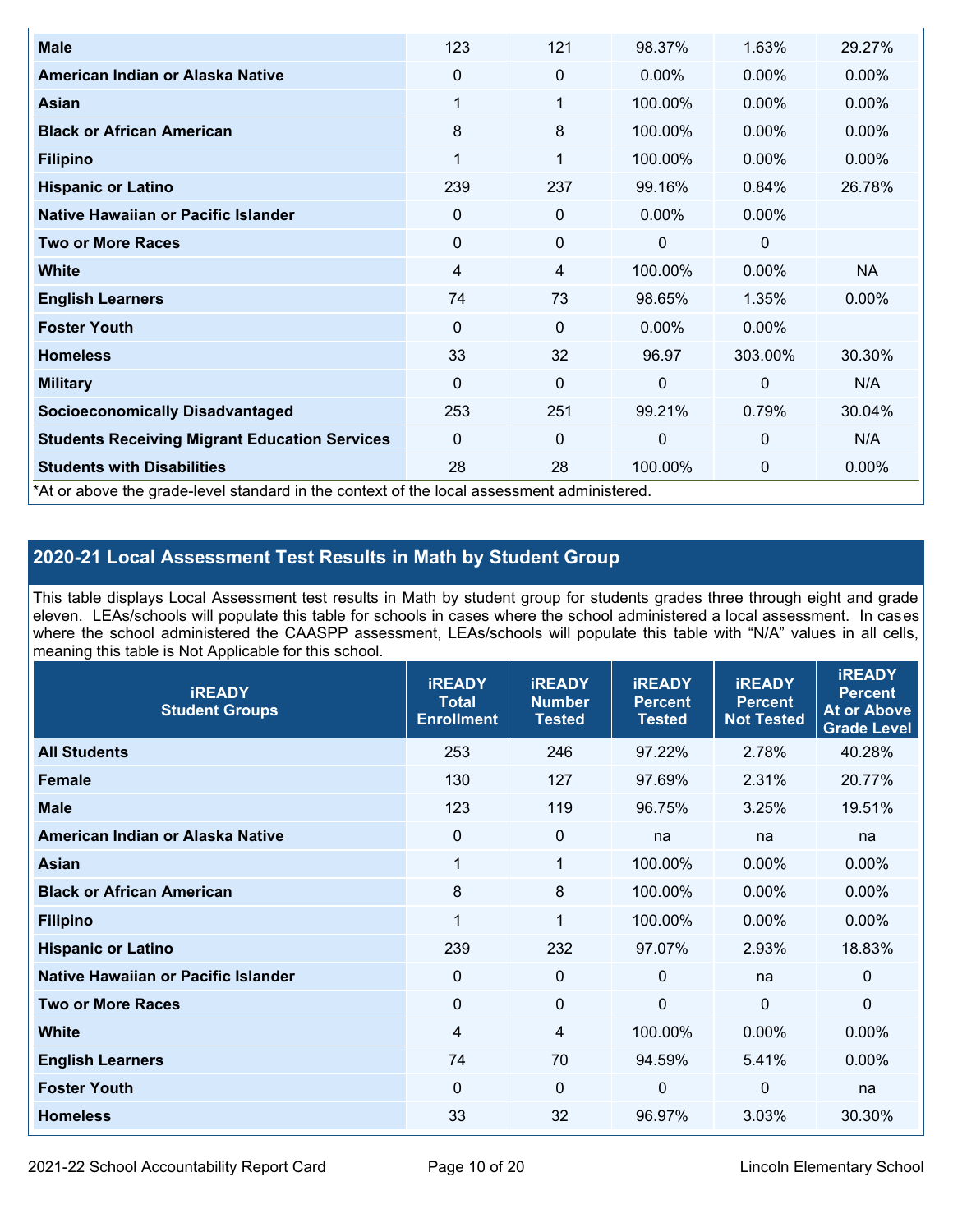| <b>Military</b>                                      |     |     |        |       | na     |
|------------------------------------------------------|-----|-----|--------|-------|--------|
| <b>Socioeconomically Disadvantaged</b>               | 253 | 246 | 97.23% | 2.77% | 20.16% |
| <b>Students Receiving Migrant Education Services</b> |     |     |        |       | na     |
| <b>Students with Disabilities</b>                    | 28  | 27  | 96.43% | 3.57% | 0.00%  |

\*At or above the grade-level standard in the context of the local assessment administered.

## **CAASPP Test Results in Science for All Students**

This table displays the percentage of all students grades five, eight, and High School meeting or exceeding the State Standard.

The 2019-2020 data cells with N/A values indicate that the 2019-2020 data are not available due to the COVID-19 pandemic and resulting summative testing suspension. The Executive Order N-30-20 was issued which waived the assessment, accountability, and reporting requirements for the 2019-2020 school year.

For any 2020-2021 data cells with N/T values indicate that this school did not test students using the CAASPP Science.

| <b>Subject</b>                                  | <b>School</b> | <b>School</b> | <b>District</b> | <b>District</b> | <b>State</b> | <b>State</b> |
|-------------------------------------------------|---------------|---------------|-----------------|-----------------|--------------|--------------|
|                                                 | 2019-20       | 2020-21       | 2019-20         | 2020-21         | 2019-20      | 2020-21      |
| <b>Science</b><br>(grades 5, 8 and high school) | N/A           |               | N/A             |                 | N/A          |              |

### **2020-21 CAASPP Test Results in Science by Student Group**

This table displays CAASPP test results in Science by student group for students grades five, eight, and High School. For any data cells with N/T values indicate that this school did not test students using the CAASPP Science.

| <b>Student Group</b>                                 | <b>Total</b><br><b>Enrollment</b> | <b>Number</b><br><b>Tested</b> | <b>Percent</b><br><b>Tested</b> | <b>Percent</b><br><b>Not Tested</b> | <b>Percent</b><br><b>Met or</b><br><b>Exceeded</b> |
|------------------------------------------------------|-----------------------------------|--------------------------------|---------------------------------|-------------------------------------|----------------------------------------------------|
| <b>All Students</b>                                  |                                   |                                |                                 |                                     |                                                    |
| Female                                               |                                   |                                |                                 |                                     |                                                    |
| <b>Male</b>                                          |                                   |                                |                                 |                                     |                                                    |
| American Indian or Alaska Native                     |                                   |                                |                                 |                                     |                                                    |
| <b>Asian</b>                                         |                                   |                                |                                 |                                     |                                                    |
| <b>Black or African American</b>                     |                                   |                                |                                 |                                     |                                                    |
| <b>Filipino</b>                                      |                                   |                                |                                 |                                     |                                                    |
| <b>Hispanic or Latino</b>                            |                                   |                                |                                 |                                     |                                                    |
| Native Hawaiian or Pacific Islander                  |                                   |                                |                                 |                                     |                                                    |
| <b>Two or More Races</b>                             |                                   |                                |                                 |                                     |                                                    |
| <b>White</b>                                         |                                   |                                |                                 |                                     |                                                    |
| <b>English Learners</b>                              |                                   |                                |                                 |                                     |                                                    |
| <b>Foster Youth</b>                                  |                                   |                                |                                 |                                     |                                                    |
| <b>Homeless</b>                                      |                                   |                                |                                 |                                     |                                                    |
| <b>Military</b>                                      |                                   |                                |                                 |                                     |                                                    |
| <b>Socioeconomically Disadvantaged</b>               |                                   |                                |                                 |                                     |                                                    |
| <b>Students Receiving Migrant Education Services</b> |                                   |                                |                                 |                                     |                                                    |
| <b>Students with Disabilities</b>                    |                                   |                                |                                 |                                     |                                                    |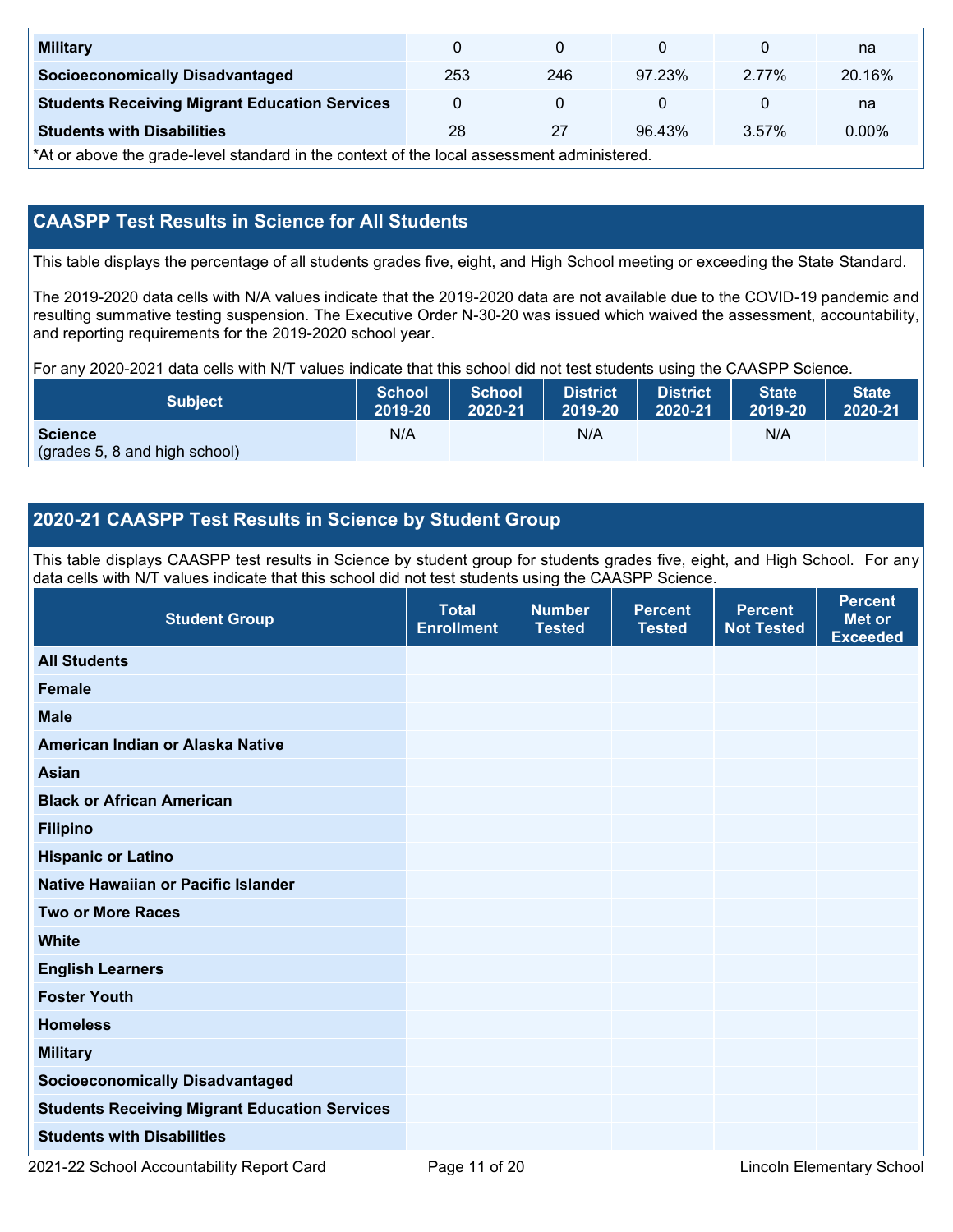# **B. Pupil Outcomes State Priority: Other Pupil Outcomes**

The SARC provides the following information relevant to the State priority: Other Pupil Outcomes (Priority 8): Pupil outcomes in the subject area of physical education.

### **2020-21 California Physical Fitness Test Results**

Due to the COVID-19 crisis, the Physical Fitness Test was suspended during the 2020-2021 school year and therefore no data are reported and each cell in this table is populated with "N/A."

| <b>Grade Level</b> | <b>Four of Six Fitness Standards</b> | Five of Six Fitness Standards   Six of Six Fitness Standards | Percentage of Students Meeting   Percentage of Students Meeting   Percentage of Students Meeting |
|--------------------|--------------------------------------|--------------------------------------------------------------|--------------------------------------------------------------------------------------------------|
| Grade 5            | N/A                                  | N/A                                                          | N/A                                                                                              |
| Grade 7            | N/A                                  | N/A                                                          | N/A                                                                                              |
| Grade 9            | N/A                                  | N/A                                                          | N/A                                                                                              |

# **C. Engagement State Priority: Parental Involvement**

The SARC provides the following information relevant to the State priority: Parental Involvement (Priority 3): Efforts the school district makes to seek parent input in making decisions regarding the school district and at each school site.

### **2021-22 Opportunities for Parental Involvement**

There are many opportunities for parent involvement at Lincoln Elementary School. An active School Site Council (SSC) and School English Learner Parent Advisory Committee (SELPAC) continue to be in place and meet consistently throughout the school year. The agenda for the meetings is given to participants and all parent are invited to attend. The School Site council follows the State Guidelines and also includes teachers, site staff, and administration. Both groups are included in discussions regarding school site decisions and the SSC approves all budget-related items.

Lincoln School also hosts Potluck with the Principal- a one-hour time for an open dialogue between Families and the principal to discuss topics or concerns shared by families and is translated in both English and Spanish. Lastly, Lincoln Elementary School has an Outreach Consultant who is a direct link to our families and our community. The Outreach Consultant works very closely with parents to ensure student and parent needs are met.

We have service available from Family Solutions, which provides parenting classes including sessions on strategies that parents can use at home with their children. The partnership has services such as health care and counseling for students without insurance.

We also hold parent informational meetings and provide parents with training. Some of the topics we have addressed include GATE, Behavior Classes, Sign Language Classes, Healthy Eating, Math strategies, Language Arts Strategies, Common Core, Camp, and Special Education. This is a time for parents to become informed on what is happening on different topics. Parents come and learn about the different ways to help support at home. They always leave with handouts and resources to use at home.

All school events such as parent conferences, back to school night, family night, and award assemblies provide an opportunity for parents to visit Lincoln and learn about the wonderful things that are happening on the site.

For additional information, contact J Tovar, ORC at (909) 983-9803.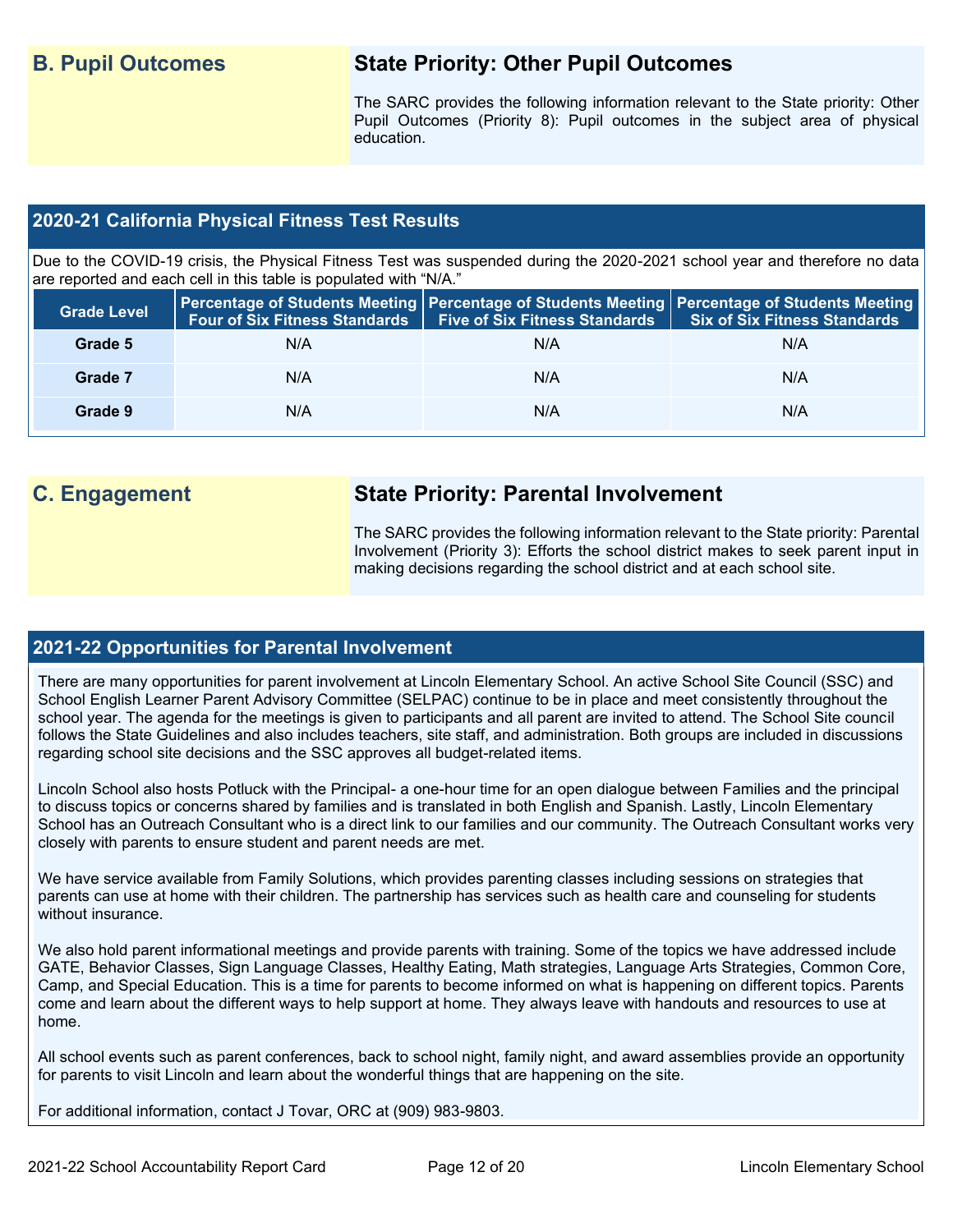# **2020-21 Chronic Absenteeism by Student Group**

| <b>Student Group</b>                                 | <b>Cumulative</b><br><b>Enrollment</b> | <b>Chronic</b><br><b>Absenteeism</b><br><b>Eligible Enrollment</b> | <b>Chronic</b><br><b>Absenteeism</b><br><b>Count</b> | <b>Chronic</b><br><b>Absenteeism</b><br><b>Rate</b> |
|------------------------------------------------------|----------------------------------------|--------------------------------------------------------------------|------------------------------------------------------|-----------------------------------------------------|
| <b>All Students</b>                                  |                                        |                                                                    |                                                      |                                                     |
| <b>Female</b>                                        |                                        |                                                                    |                                                      |                                                     |
| <b>Male</b>                                          |                                        |                                                                    |                                                      |                                                     |
| American Indian or Alaska Native                     |                                        |                                                                    |                                                      |                                                     |
| <b>Asian</b>                                         |                                        |                                                                    |                                                      |                                                     |
| <b>Black or African American</b>                     |                                        |                                                                    |                                                      |                                                     |
| <b>Filipino</b>                                      |                                        |                                                                    |                                                      |                                                     |
| <b>Hispanic or Latino</b>                            |                                        |                                                                    |                                                      |                                                     |
| Native Hawaiian or Pacific Islander                  |                                        |                                                                    |                                                      |                                                     |
| <b>Two or More Races</b>                             |                                        |                                                                    |                                                      |                                                     |
| <b>White</b>                                         |                                        |                                                                    |                                                      |                                                     |
| <b>English Learners</b>                              |                                        |                                                                    |                                                      |                                                     |
| <b>Foster Youth</b>                                  |                                        |                                                                    |                                                      |                                                     |
| <b>Homeless</b>                                      |                                        |                                                                    |                                                      |                                                     |
| <b>Socioeconomically Disadvantaged</b>               |                                        |                                                                    |                                                      |                                                     |
| <b>Students Receiving Migrant Education Services</b> |                                        |                                                                    |                                                      |                                                     |
| <b>Students with Disabilities</b>                    |                                        |                                                                    |                                                      |                                                     |

# **C. Engagement State Priority: School Climate**

The SARC provides the following information relevant to the State priority: School Climate (Priority 6):

- Pupil suspension rates;
- Pupil expulsion rates; and
- Other local measures on the sense of safety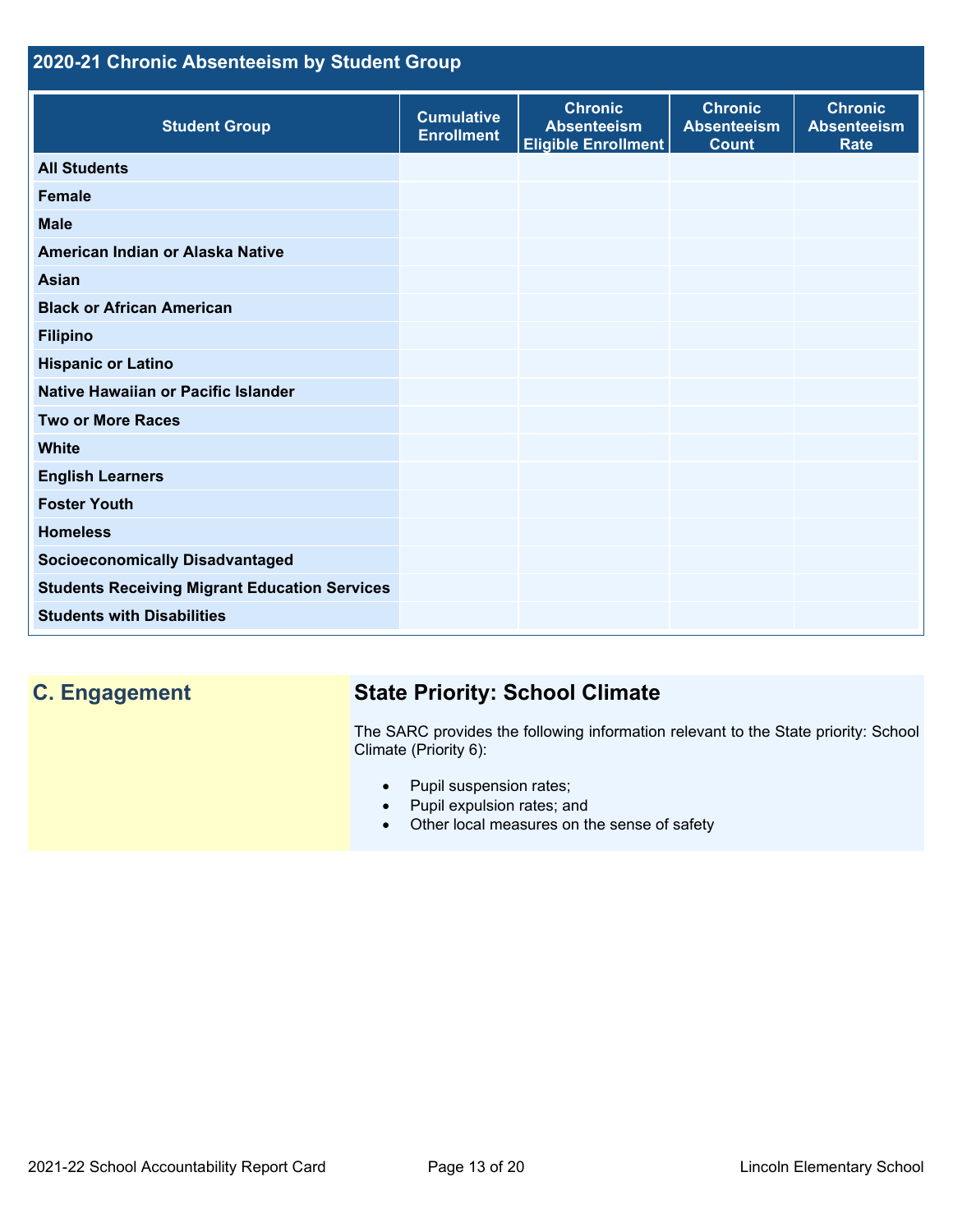#### **Suspensions and Expulsions**

This table displays suspensions and expulsions data collected between July through June, each full school year respectively. Data collected during the 2020-21 school year may not be comparable to earlier years of this collection due to differences in learning mode instruction in response to the COVID-19 pandemic.

| <b>Subject</b>     | <b>School</b><br>2018-19 | <b>School</b><br>2020-21 | <b>District</b><br>2018-19 | District<br>2020-21 | <b>State</b><br>2018-19 | <b>State</b><br>2020-21 |
|--------------------|--------------------------|--------------------------|----------------------------|---------------------|-------------------------|-------------------------|
| <b>Suspensions</b> |                          |                          |                            |                     |                         |                         |
| <b>Expulsions</b>  |                          |                          |                            |                     |                         |                         |

This table displays suspensions and expulsions data collected between July through February, partial school year due to the COVID-19 pandemic. The 2019-2020 suspensions and expulsions rate data are not comparable to other year data because the 2019-2020 school year is a partial school year due to the COVID-19 crisis. As such, it would be inappropriate to make any comparisons in rates of suspensions and expulsions in the 2019-2020 school year compared to other school years.

| <b>Subject</b>     | <b>School</b><br>2019-20 | <b>District</b><br>2019-20 | <b>State</b><br>2019-20 |
|--------------------|--------------------------|----------------------------|-------------------------|
| <b>Suspensions</b> |                          |                            |                         |
| <b>Expulsions</b>  |                          |                            |                         |
|                    |                          |                            |                         |

#### **2020-21 Suspensions and Expulsions by Student Group**

| <b>Student Group</b>                                 | <b>Suspensions Rate</b> | <b>Expulsions Rate</b> |
|------------------------------------------------------|-------------------------|------------------------|
| <b>All Students</b>                                  |                         |                        |
| <b>Female</b>                                        |                         |                        |
| <b>Male</b>                                          |                         |                        |
| American Indian or Alaska Native                     |                         |                        |
| <b>Asian</b>                                         |                         |                        |
| <b>Black or African American</b>                     |                         |                        |
| <b>Filipino</b>                                      |                         |                        |
| <b>Hispanic or Latino</b>                            |                         |                        |
| Native Hawaiian or Pacific Islander                  |                         |                        |
| <b>Two or More Races</b>                             |                         |                        |
| <b>White</b>                                         |                         |                        |
| <b>English Learners</b>                              |                         |                        |
| <b>Foster Youth</b>                                  |                         |                        |
| <b>Homeless</b>                                      |                         |                        |
| <b>Socioeconomically Disadvantaged</b>               |                         |                        |
| <b>Students Receiving Migrant Education Services</b> |                         |                        |
| <b>Students with Disabilities</b>                    |                         |                        |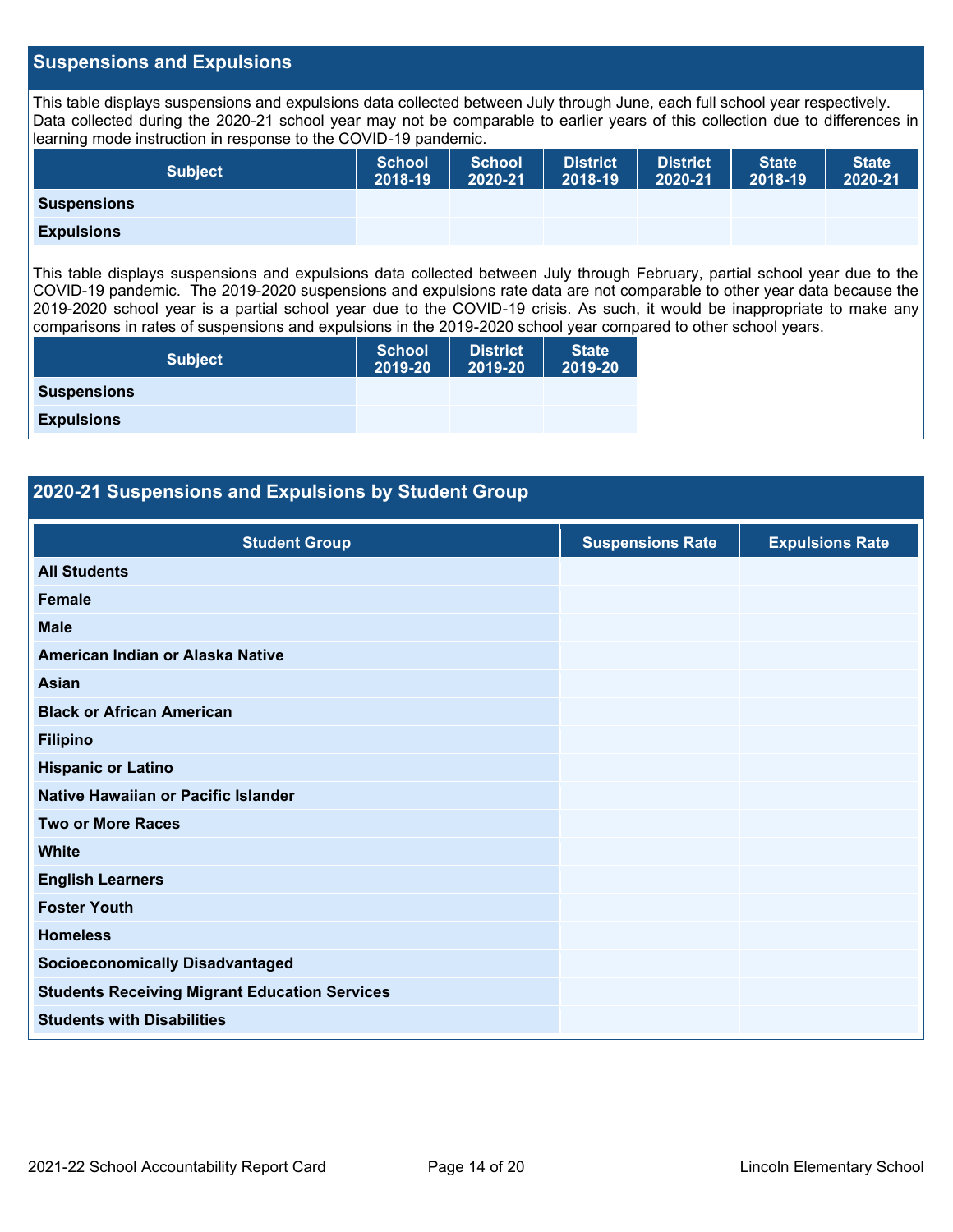#### **2021-22 School Safety Plan**

Lincoln School reviews its school Safety Plan annually. The plan describes procedures for the safe operation of the school including care, and evacuation of students and staff during fire, earthquakes and other disasters that would require evacuation. Practice drills are held on a regular basis to ensure that all students and staff know and execute the correct safety procedures and evacuation. In addition, there is a disaster committee that meets to discuss specific site concerns.

Students are on school grounds before, during, and after school. School employees provide supervision at all times. Locked gates and fences keep unauthorized adults from being on campus. Visitors must enter through the front office where they check-in with the RAPTOR system and are given a visitor's badge to wear while on campus. All district employees are required to wear identification badges and are instructed to question anyone seen on campus without proper identification.

# **D. Other SARC Information Information Required in the SARC**

The information in this section is required to be in the SARC but is not included in the state priorities for LCFF.

#### **2018-19 Elementary Average Class Size and Class Size Distribution**

This table displays the 2018-19 average class size and class size distribution. The columns titled "Number of Classes" indicates how many classes fall into each size category (a range of total students per class). The "Other" category is for multigrade level classes.

| <b>Grade Level</b> | Average<br><b>Class Size</b> | 1-20 Students | Number of Classes with   Number of Classes with   Number of Classes with<br>21-32 Students | 33+ Students |
|--------------------|------------------------------|---------------|--------------------------------------------------------------------------------------------|--------------|
| K                  |                              |               |                                                                                            |              |
|                    |                              |               |                                                                                            |              |
| ∍                  |                              |               |                                                                                            |              |
| 3                  |                              |               |                                                                                            |              |
|                    |                              |               |                                                                                            |              |
| 5                  |                              |               |                                                                                            |              |
| 6                  |                              |               |                                                                                            |              |

#### **2019-20 Elementary Average Class Size and Class Size Distribution**

This table displays the 2019-20 average class size and class size distribution. The columns titled "Number of Classes" indicates how many classes fall into each size category (a range of total students per class). The "Other" category is for multi-grade level classes.

| <b>Grade Level</b> | <b>Average</b><br><b>Class Size</b> | 1-20 Students | Number of Classes with   Number of Classes with  <br>21-32 Students | <b>Number of Classes with</b><br>33+ Students |
|--------------------|-------------------------------------|---------------|---------------------------------------------------------------------|-----------------------------------------------|
| K                  |                                     |               |                                                                     |                                               |
|                    |                                     |               |                                                                     |                                               |
| ≘                  |                                     |               |                                                                     |                                               |
| 3                  |                                     |               |                                                                     |                                               |
| 4                  |                                     |               |                                                                     |                                               |
| 5                  |                                     |               |                                                                     |                                               |
| 6                  |                                     |               |                                                                     |                                               |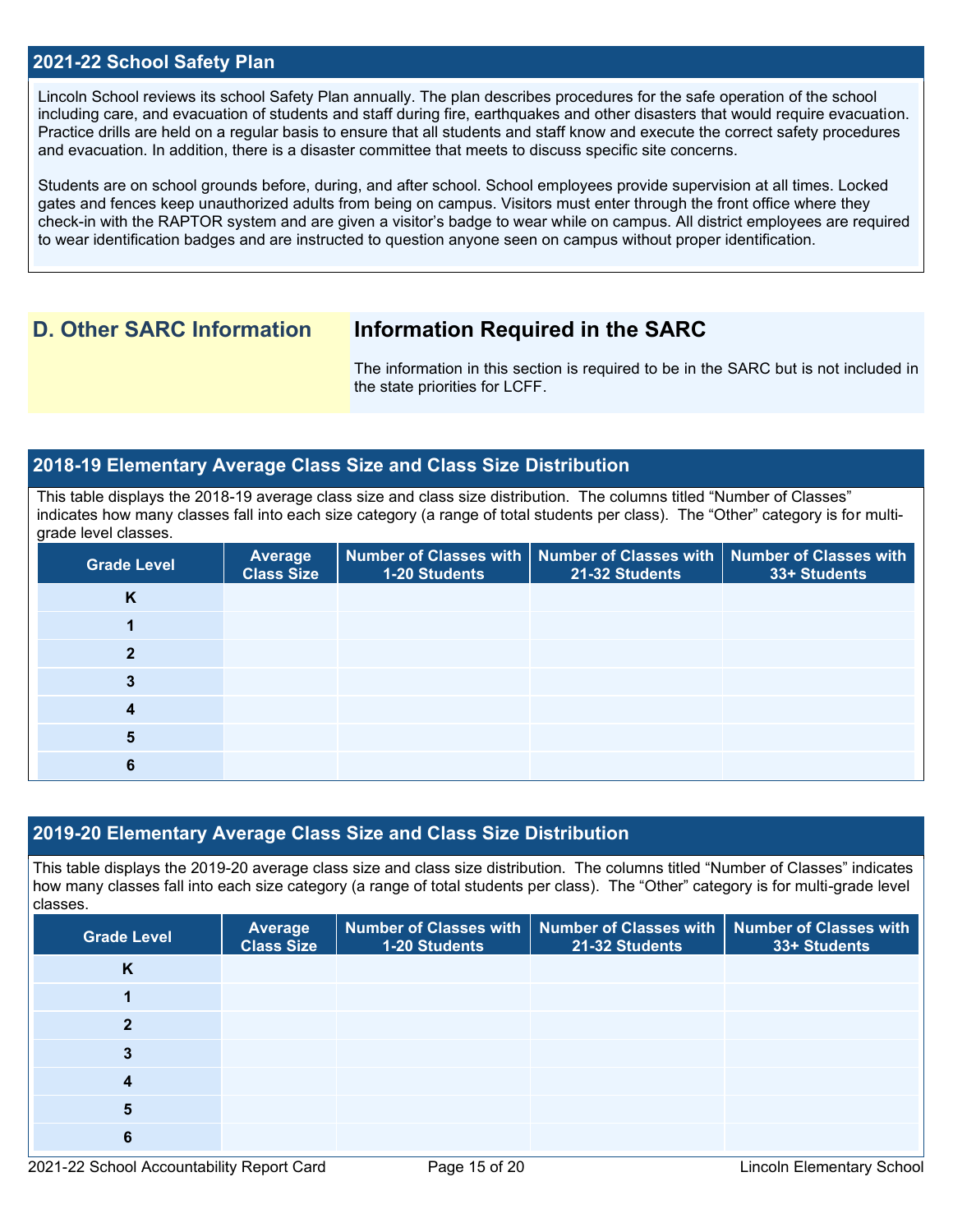# **2020-21 Elementary Average Class Size and Class Size Distribution**

This table displays the 2020-21 average class size and class size distribution. The columns titled "Number of Classes" indicates how many classes fall into each size category (a range of total students per class). The "Other" category is for multi-grade level classes.

| <b>Grade Level</b> | Average<br><b>Class Size</b> | 1-20 Students | Number of Classes with   Number of Classes with   Number of Classes with<br>21-32 Students | 33+ Students |
|--------------------|------------------------------|---------------|--------------------------------------------------------------------------------------------|--------------|
| K                  |                              |               |                                                                                            |              |
|                    |                              |               |                                                                                            |              |
| $\mathbf{2}$       |                              |               |                                                                                            |              |
| 3                  |                              |               |                                                                                            |              |
| 4                  |                              |               |                                                                                            |              |
| 5                  |                              |               |                                                                                            |              |
| 6                  |                              |               |                                                                                            |              |

## **2020-21 Ratio of Pupils to Academic Counselor**

This table displays the ratio of pupils to Academic Counselor. One full time equivalent (FTE) equals one staff member working full time; one FTE could also represent two staff members who each work 50 percent of full time.

| <b>Title</b>                        | <b>Ratio</b> |
|-------------------------------------|--------------|
| <b>Pupils to Academic Counselor</b> |              |

# **2020-21 Student Support Services Staff**

This table displays the number of FTE support staff assigned to this school. One full time equivalent (FTE) equals one staff member working full time; one FTE could also represent two staff members who each work 50 percent of full time.

| <b>Title</b>                                                         | <b>Number of FTE Assigned to School</b> |
|----------------------------------------------------------------------|-----------------------------------------|
| <b>Counselor (Academic, Social/Behavioral or Career Development)</b> |                                         |
| Library Media Teacher (Librarian)                                    |                                         |
| <b>Library Media Services Staff (Paraprofessional)</b>               |                                         |
| <b>Psychologist</b>                                                  |                                         |
| <b>Social Worker</b>                                                 |                                         |
| <b>Speech/Language/Hearing Specialist</b>                            |                                         |
| <b>Resource Specialist (non-teaching)</b>                            |                                         |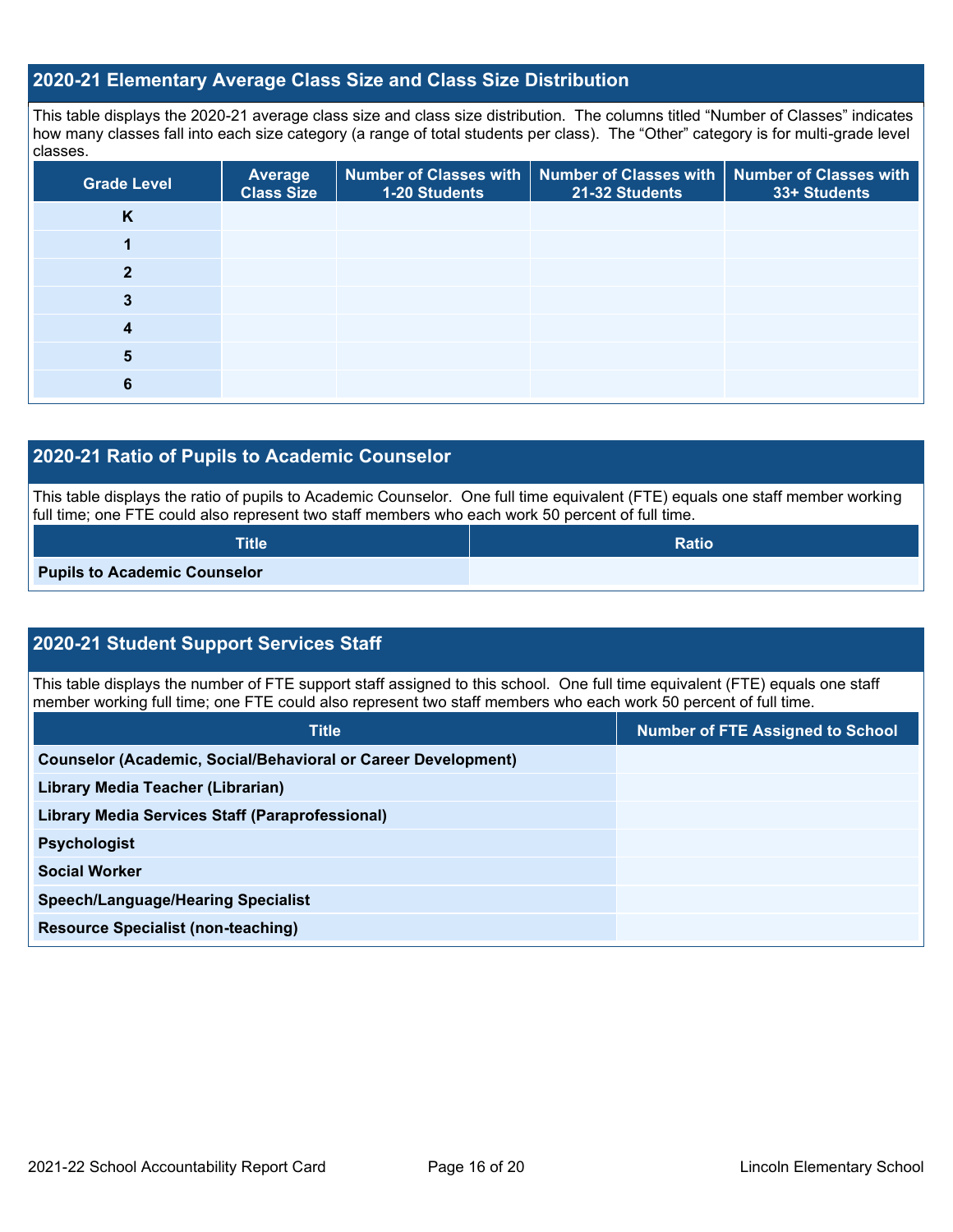### **2019-20 Expenditures Per Pupil and School Site Teacher Salaries**

This table displays the 2019-20 expenditures per pupil and average teach salary for this school. Cells with N/A values do not require data.

| <b>Level</b>                                         | <b>Total</b><br><b>Expenditures</b><br><b>Per Pupil</b> | <b>Expenditures</b><br><b>Per Pupil</b><br>(Restricted) | <b>Expenditures</b><br><b>Per Pupil</b><br>(Unrestricted) | <b>Average</b><br><b>Teacher</b><br><b>Salary</b> |
|------------------------------------------------------|---------------------------------------------------------|---------------------------------------------------------|-----------------------------------------------------------|---------------------------------------------------|
| <b>School Site</b>                                   | 14312.09                                                | 7985.55                                                 | 6326.54                                                   | 109,451.26                                        |
| <b>District</b>                                      | N/A                                                     | N/A                                                     | 1494.40                                                   | 92,686                                            |
| <b>Percent Difference - School Site and District</b> | N/A                                                     | N/A                                                     | 123.6                                                     | 16.6                                              |
| <b>Percent Difference - School Site and State</b>    | N/A                                                     | N/A                                                     | $-17.1$                                                   | 27.9                                              |

#### **2020-21 Types of Services Funded**

Economic Impact Aid/State Compensatory Education

Purpose: Help educationally disadvantaged students succeed in the regular program.

Title III/English Learner Program

Purpose: Develop fluency in English and academic profidiency of English learner.

Extended Learning Programs

Purpose: Provided supplemental/intervention learning support opportunities outside the regular school day, including Saturday School.

Title I - School-side Program

Purpose: Supplement the entire educational program at the school.

Project Think Together

Purpose: After School Program operated through a joint venture with city and district.

### **2019-20 Teacher and Administrative Salaries**

This table displays the 2019-20 Teacher and Administrative salaries. For detailed information on salaries, see the CDE Certification Salaries & Benefits web page at [http://www.cde.ca.gov/ds/fd/cs/.](http://www.cde.ca.gov/ds/fd/cs/)

| Category                                             | <b>District</b><br><b>Amount</b> | <b>State Average</b><br>for Districts<br>in Same Category |
|------------------------------------------------------|----------------------------------|-----------------------------------------------------------|
| <b>Beginning Teacher Salary</b>                      |                                  |                                                           |
| <b>Mid-Range Teacher Salary</b>                      |                                  |                                                           |
| <b>Highest Teacher Salary</b>                        |                                  |                                                           |
| <b>Average Principal Salary (Elementary)</b>         |                                  |                                                           |
| <b>Average Principal Salary (Middle)</b>             |                                  |                                                           |
| <b>Average Principal Salary (High)</b>               |                                  |                                                           |
| <b>Superintendent Salary</b>                         |                                  |                                                           |
| <b>Percent of Budget for Teacher Salaries</b>        |                                  |                                                           |
| <b>Percent of Budget for Administrative Salaries</b> |                                  |                                                           |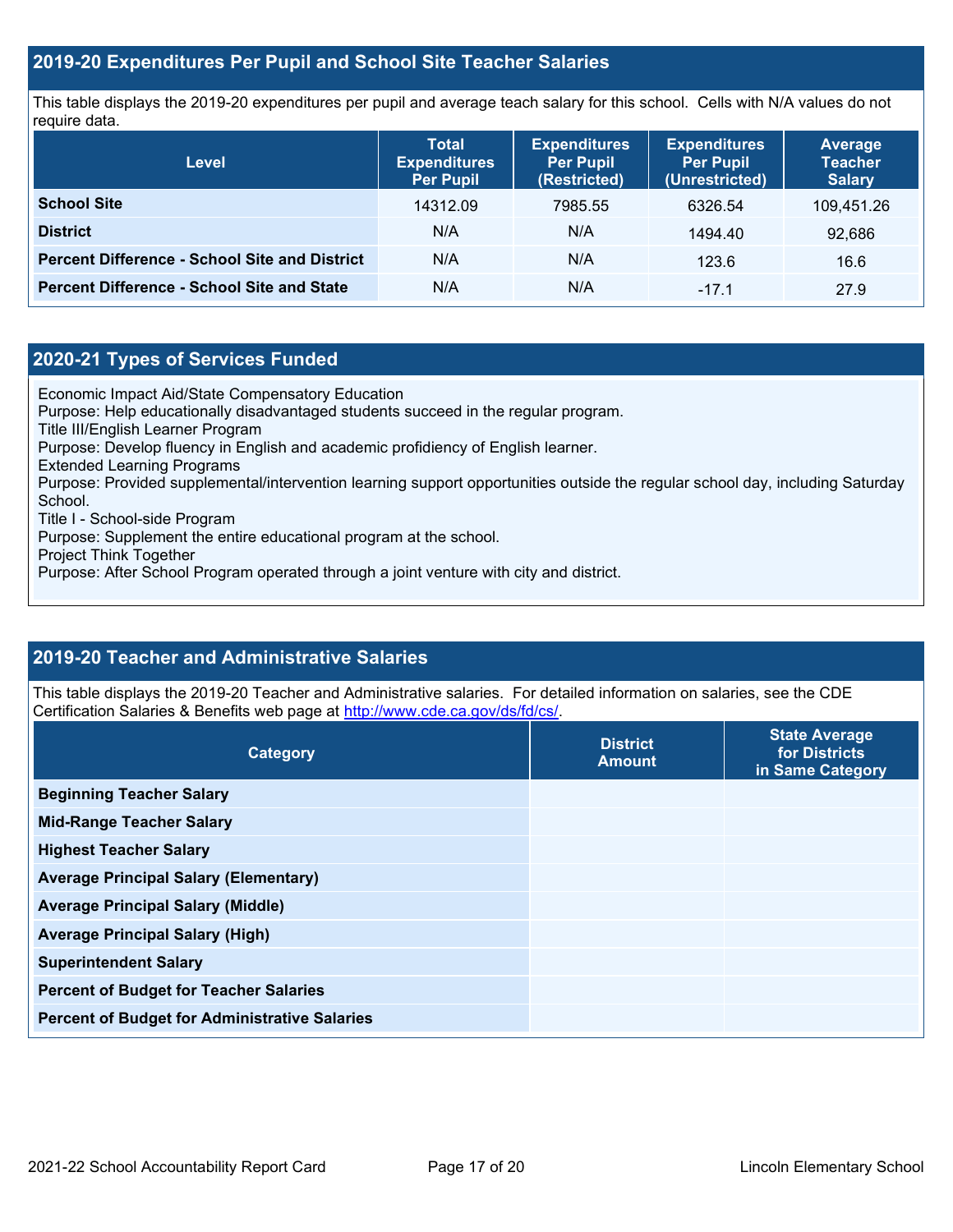#### **Professional Development**

The Ontario Montclair School District offers research based professional development for certificated, classified and management employees aligned with the district's long-term goals. Professional development is designed to help employees enhance their knowledge and develop needed skills to provide quality services in order to maximize student learning and achievement. Professional development courses and programs are developed and coordinated through the school's Principal. The focus of all professional development is based on the instructional and management priorities outlined in the goals and objectives of our strategic and school improvement plans.

Professional development at the site and district levels address the core curriculum, instructional strategies, standards-based instruction, and classroom management. In addition, district level professional development. Includes workshop sessions and classroom support for beginning teachers (Induction), courses for teachers working towards their teaching credentials, technology training and classroom support, leadership development for administrators, compliance related workshops and a variety of job specific and mandated trainings for classified employees.

Lincoln administration has followed the district's lead in focusing on standards through data-driven curriculum planning and evaluation of instruction, teaching strategies, and staff development. The teaching staff has participated in STPT (structured teacher planning time) meetings every two-three months. The STPT meetings include grade level teachers and administrators. Both evaluations of progress and support are provided to individual teachers through coaching, administrator, and walkthroughs. In all training, coaching, consulting and discussions of progress, appropriate data is referred to and used to help clarify, set goals, and drive instructional practice.

This table displays the number of school days dedicated to staff development and continuous improvement.

| <b>Subject</b>                                                                  | $\bigcup$ 2019-20 2020-21 2021-22 |  |
|---------------------------------------------------------------------------------|-----------------------------------|--|
| Number of school days dedicated to Staff Development and Continuous Improvement |                                   |  |

# **Ontario-Montclair School District 2020-21 Local Accountability Report Card (LARC) Addendum**

# **Local Accountability Report Card (LARC) Addendum**

**2020-21 Local Accountability Report Card (LARC) Addendum Overview**



On July 14, 2021, the California State Board of Education (SBE) determined that the California Department of Education (CDE) will use the SARC as the mechanism to conduct a one-time data collection of the LEA-level aggregate test results of all school's local assessments administered during the 2020–2021 school year in order to meet the federal Every Students Succeeds Act (ESSA) reporting requirement for the Local Educational Agency Accountability Report Cards (LARCs).

Each local educational agency (LEA) is responsible for preparing and posting their annual LARC in accordance with the federal ESSA. As a courtesy, the CDE prepares and posts the LARCs on behalf of all LEAs.

Only for the 2020–2021 school year and the 2020–2021 LARCs, LEAs are required to report their aggregate local assessments test results at the LEA-level to the CDE by populating the tables below via the SARC. These data will be used to meet the LEAs' federal requirement for their LARCs. Note that it is the responsibility of the school and LEA to ensure that all student privacy and suppression rules are in place when reporting data in Tables 3 and 4 in the Addendum, as applicable.

The tables below are not part of the SBE approved 2020–2021 SARC template but rather are the mechanism by which these required data will be collected from LEAs.

For purposes of the LARC and the following tables, an LEA is defined as a school district, a county office of education, or a direct funded charter school.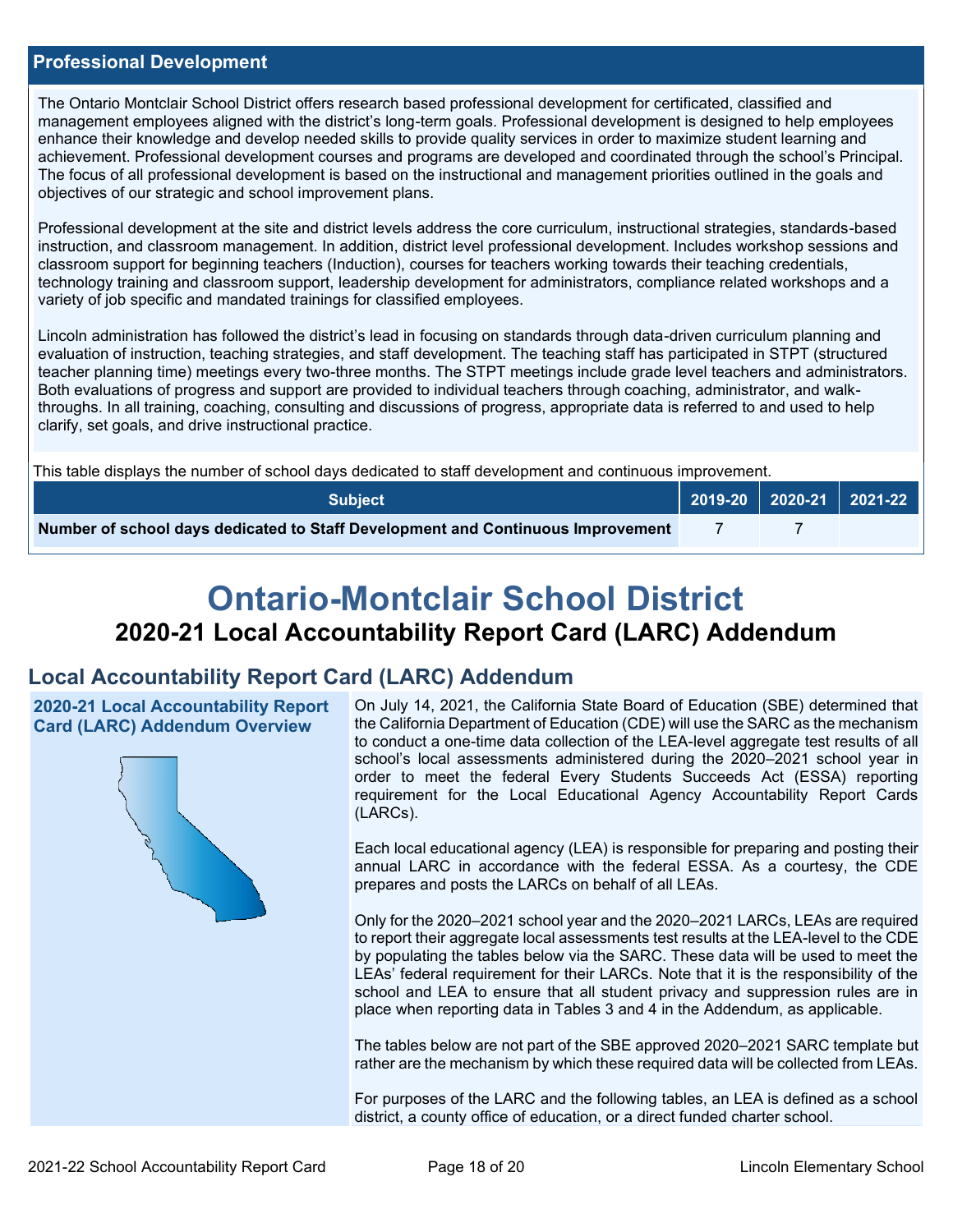| <b>2021-22 District Contact Information</b> |                                   |  |  |  |
|---------------------------------------------|-----------------------------------|--|--|--|
| <b>District Name</b>                        | Ontario-Montclair School District |  |  |  |
| <b>Phone Number</b>                         | $(909)$ 459-2500                  |  |  |  |
| Superintendent                              | Dr. James Q. Hammond              |  |  |  |
| <b>Email Address</b>                        | info@omsd.net                     |  |  |  |
| <b>District Website Address</b>             | https://www.omsd.net              |  |  |  |

# **2020-21 CAASPP Test Results in ELA by Student Group**

This table displays CAASPP test results in ELA by student group for students grades three through eight and grade eleven taking and completing a state-administered assessment. The CDE will populate this table for schools in cases where the school administered the CAASPP assessment. In cases where the school administered a local assessment instead of CAASPP, the CDE will populate this table with "NT" values, meaning this school did not test students using the CAASPP. See the local assessment(s) table for more information.

| <b>CAASPP</b><br><b>Student Groups</b>               | <b>CAASPP</b><br><b>Total</b><br><b>Enrollment</b> | <b>CAASPP</b><br><b>Number</b><br><b>Tested</b> | <b>CAASPP</b><br><b>Percent</b><br><b>Tested</b> | <b>CAASPP</b><br><b>Percent</b><br><b>Not Tested</b> | <b>CAASPP</b><br><b>Percent</b><br><b>Met or</b><br><b>Exceeded</b> |
|------------------------------------------------------|----------------------------------------------------|-------------------------------------------------|--------------------------------------------------|------------------------------------------------------|---------------------------------------------------------------------|
| <b>All Students</b>                                  |                                                    |                                                 |                                                  |                                                      |                                                                     |
| <b>Female</b>                                        |                                                    |                                                 |                                                  |                                                      |                                                                     |
| <b>Male</b>                                          |                                                    |                                                 |                                                  |                                                      |                                                                     |
| American Indian or Alaska Native                     |                                                    |                                                 |                                                  |                                                      |                                                                     |
| <b>Asian</b>                                         |                                                    |                                                 |                                                  |                                                      |                                                                     |
| <b>Black or African American</b>                     |                                                    |                                                 |                                                  |                                                      |                                                                     |
| <b>Filipino</b>                                      |                                                    |                                                 |                                                  |                                                      |                                                                     |
| <b>Hispanic or Latino</b>                            |                                                    |                                                 |                                                  |                                                      |                                                                     |
| Native Hawaiian or Pacific Islander                  |                                                    |                                                 |                                                  |                                                      |                                                                     |
| <b>Two or More Races</b>                             |                                                    |                                                 |                                                  |                                                      |                                                                     |
| <b>White</b>                                         |                                                    |                                                 |                                                  |                                                      |                                                                     |
| <b>English Learners</b>                              |                                                    |                                                 |                                                  |                                                      |                                                                     |
| <b>Foster Youth</b>                                  |                                                    |                                                 |                                                  |                                                      |                                                                     |
| <b>Homeless</b>                                      |                                                    |                                                 |                                                  |                                                      |                                                                     |
| <b>Military</b>                                      |                                                    |                                                 |                                                  |                                                      |                                                                     |
| <b>Socioeconomically Disadvantaged</b>               |                                                    |                                                 |                                                  |                                                      |                                                                     |
| <b>Students Receiving Migrant Education Services</b> |                                                    |                                                 |                                                  |                                                      |                                                                     |
| <b>Students with Disabilities</b>                    |                                                    |                                                 |                                                  |                                                      |                                                                     |